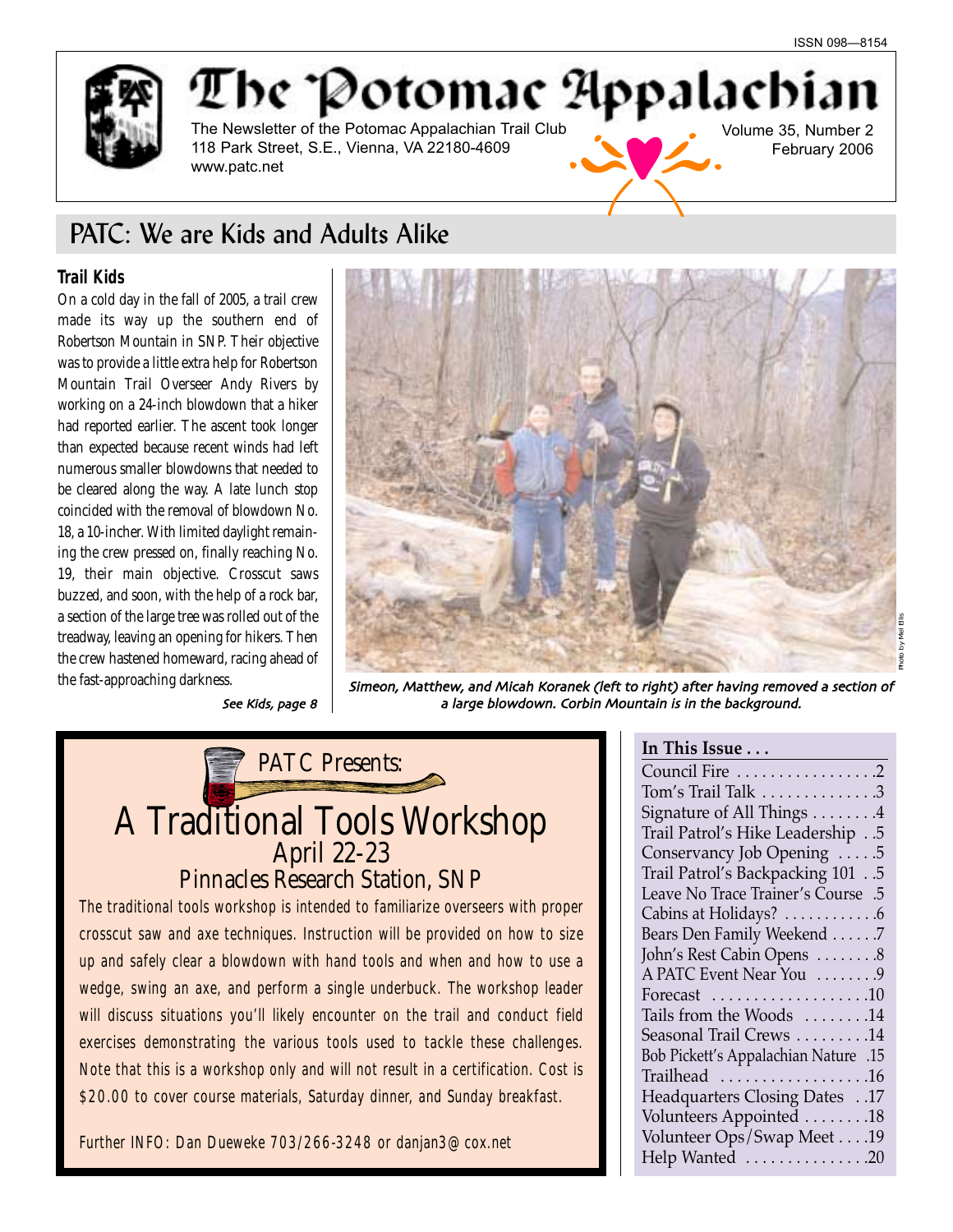# Council Fire

**P**resident Tom Johnson chaired the regu-<br>larly scheduled Potomac Appalachian Trail Club (PATC) council meeting on Dec. 13, 2005, at Club Headquarters.

Tom presented Bob Williams, who is retiring as ATC coordinator for the Land Trust, with a Certificate of Appreciation. Bob has worked with PATC with preservation of the AT. During his acceptance of the award, Bob provided some background on the history of the ATC/PATC cooperation.

Tom announced that he had spent four days in a lodge north of Atlanta with the Southeastern Foot Trails Coalition developing a strategic plan for the new Great Eastern Trail. He asked that we start planning events for National Trails Day, June 3, 2006. Secretary Alan Day announced that Amy Pridemore had been appointed archivist/librarian; Amy succeeds Carol Niedzialek, who is retiring from this position. Alan thanked Carol for her service to PATC. Carol will continue to support Highacre. Director of Administration Wilson Riley reported that he had participated in a *Washington Post* Web site chat in November about the AT and said it had been a positive experience. He also announced the death of Shirley Strong, a long-time PATC member, and spoke highly of her contributions to PATC activities.

The Cumberland Valley Athletic Club has donated \$1,000 to PATC to maintain the AT, a part of which is being used as a part of the JFK 50-mile event. As of the Council meeting, the PATC fund drive had received \$3,505 from 29 donors. Due to the treasurer's absence, the proposed 2006 budget was to be presented at the January 2006 Council meeting; council approved a continuing resolution and a staff Christmas bonus.

Supervisor of Membership Georgeann Smale reported that ExCom had concluded that an increase in PATC dues is needed — the last increase was in 1988. The By-Laws provide for a member-comments period for proposed dues increases prior to Council taking up the required motion. Additional details will be announced later. Georgeann has a three-person committee working on this issue.

## **Trails and Lands**

Vice President for Operations Bruce Glendening announced that Steve Sharp had become chair of the Information Services Committee. Bruce also asked that someone volunteer as PATC Web master. The Meadows easement tax credit sale was expected to be completed before the end of 2005 and resulted in a cash payoff in excess of \$100K.

## **Facilities**

Council authorized Mid State Trail Association and Link Trail Association to use Dawson and Silberman cabins at no charge for trail crews working on the Mid State and Link trails up to three times per year as long as these periods did not interfere with PATC's use of this facility. Supervisor of Facilities Mel Merritt announced the headquarters roof replacement is completed, Council meeting area has a new carpet, John's Rest is completed, and Myron Glaser Cabin has a new roof. Bears Den: Gerhard Salinger said ATC was advancing \$5K and Blue Ridge \$5K for a kitty; the business plan is almost completed.

## **Other Activities**

ExCom has approved a Mountaineering Section winter excursion to Mt. Katahdin the leader and all of the participants are very experienced winter climbers. Family weekend at Bears Den is scheduled for May 6-7, 2006. PATC has its first digitized map images and planned a meeting with James Madison University in January to discuss their possible support to the mapping program. The Nicholson cabin has been appraised at \$250K. Tuscarora hikers reportedly have harassed local property owners on their own land, and PATC plans to have signs posted admonishing hikers to respect any private property they hike on. Tuscarora Trail is critically dependent on the cooperation of local property owners. NPS has asked that blazes be repainted every three years. SMRG reports it had several false-start searches and held training at Blackburn.

Hope you had a happy holiday season. ❏ *—Alan Day, Secretary*

## HOW TO CONTACT US: HEADQUARTERS, SALES, CABIN RESERVATIONS, AND MEMBERSHIP INFORMATION

24-hr. Activities Tape #: 703/242-0965

Address: 118 Park Street, S.E., Vienna, VA 22180 Hours: Monday through Thursday, 7:00 p.m. to 9:00 p.m. **Phone #:** 703/242-0315 **and Thursday and Friday 12 noon to 2 p.m.**<br>24-hr. Activities Tape #: 703/242-0965 **Facsimile #:** 703/242-0968

To receive an information packet: Extension 10 Club e-mail: info@patc.net Club President (leave a message), Tom Johnson: Extension 40 World Wide Web URL: www.patc.net

## STAFF: DURING REGULAR BUSINESS HOURS

Director of Administration: Wilson Riley (Ext. 11) e-mail: Wriley@patc.net Trails Management Coordinator: Heidi Forrest (Ext. 12) e-mail: hforrest@patc.net Business Manager: Monica Clark (Ext. 15) e-mail: mclark@patc.net Membership/Cabin Coordinator: Pat Fankhauser (Ext. 17) e-mail: pfankhauser@patc.net Sales Coordinator: Maureen Estes (Ext. 19) e-mail: mestes@patc.net

# *Potomac Appalachian*

**Chief Editor:** Linda Shannon-Beaver, PA@patc.net **Features Editor:** Joanne Erickson **Forecast Editor:** Vince Ferrari, PA-Forecast@patc.net

## Club Officers and chairs contact info:

www.patc.net/about/contact.html or call the main club phone number. Contact list published twice annually in the PA.

February 2006 – Potomac Appalachian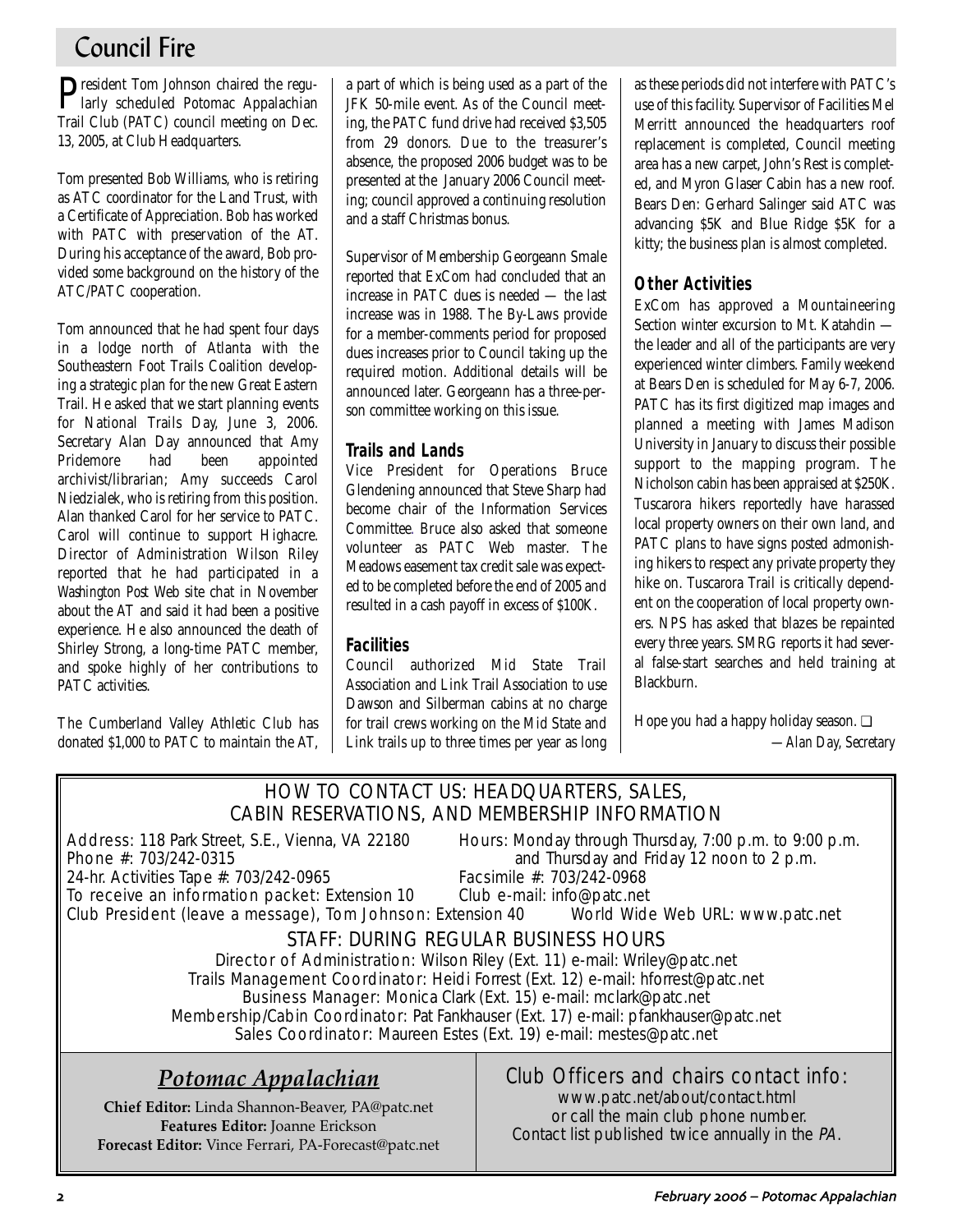# Tom's Trail Talk – So What Do You Have to Say Mr. (or Ms.) Ambassador?

Someone sticks a microphone in your face<br>and asks you about PATC. The cameras are rolling, and you are expected to say something profound. Quick, what do you say? Here is a modest suggestion to get you started. I use some of these words during our monthly new members meeting.

PATC is a 6,500-member club whose purpose is to build and maintain trails in the Mid-Atlantic region. We were founded to maintain a 240-mile stretch of the Appalachian Trail (AT) from Rock Fish Gap (the southern terminus of Shenandoah National Park) to Pine Grove Furnace in Pennsylvania. We are one of 30 maintaining clubs from Maine to Georgia.

We maintain many other trails; in fact, our total trail mileage is over 1,000 miles in four states – Virginia, West Virginia, Maryland, and Pennsylvania - plus the District of Columbia. If you have done any hiking in the Metropolitan region you have probably been on a PATC-maintained trail. Have you ever hiked Sugarloaf, Little Bennett, Cabin John, the Billy Goat, Rock Creek Park, Potomac Heritage, Bull Run-Occoquan, Spotsylvania, White Oak Canyon, Old Rag, Nicholson Hollow, Jeremy's Run, Massanutten East, Mill Mountain, or Half Moon Lookout? The list goes on and on.

At 250 miles, the Tuscarora is our longest trail. It branches off from the AT at Overall Run in the north district of SNP and works its way west to Great North Mountain. It then proceeds north along ridge lines bordering Virginia and West Virginia into Pennsylvania, where it takes Tuscarora Mountain until it rejoins the AT at Darlington Shelter, south of Duncannon, Pa.

PATC also acquires corridor lands to protect trails that previously ran through private property, and it has a program for monitoring the health of those lands. The club has a volunteer naturalist who heads an active program monitoring rare and endangered species, water quality, and running environmental education programs, and foresters who categorize and evaluate forest health.

PATC also has a recreational purpose. We promote hiking and run a full program of hikes. A special favorite is our family hiking program that provides hiking experiences for children of all ages, and once a year the club has a Family Weekend (see page 7). Many retirees like to get together and hike during the week, and the club runs three levels of hikes, depending on physical ability. We also run weekend hikes and training classes for hike leaders and backpackers.

Over the years PATC has built cabins for work crews and vacationers. We now have 33 rental cabins spread out over our four-state area. They vary in style from the small stone Sugar Knob Cabin in a remote section of Virginia's Great North Mountain to a Victorian house in the historic district of Harpers Ferry, with all the amenities that one would expect in a bed and breakfast. Thirteen cabins can be rented by the general public, while 20 of them are available only to club members, and many people join PATC principally to be able to rent those cabins. The club's signature cabin is Blackburn Trail Center, in northern Virginia. It has a big kitchen to feed a large crew and sleeps about 20 people inside the cabin plus facilities for more in tent sites outside. These cabins can be rented by calling the club in the evenings Monday through Thursday from 7:00 – 9:00 p.m., or Thursday and Friday from 12 noon to 2:00 p.m. Call 703/242-0315 and ask for the cabins desk.

Organizationally the club is very diverse. It has five geographic chapters for members located some distance from the headquarters in Vienna, Va. For cross-country skiers there is the Ski Touring Section; for climbers, the Mountaineering Section; and a search and rescue group, Shenandoah Mountain Rescue Group. Our Trail Patrol serves as ambassadors on the trail to help hikers and give advice.

Our communications media consist of a newsletter, called the *Potomac Appalachian*,



that comes out monthly, and a Web site at www.patc.net.

The club was founded in 1927 by the legendary trail builder Myron Avery and has been here for 78 years. It has long been a leader in the trails movement and is one of the largest trail clubs in the East. PATC is governed by a Council that meets once a month and an executive committee that executes the decisions of the Council. It has a budget of half a million dollars a year and an endowment that is used to acquire and protect trail land, cabin lands, and the cabins themselves. Nine-tenths of its revenue comes from members in the form of membership dues, publication and sale of maps and guidebooks, donations, and cabin rentals. Aside from a small paid staff of five, it is entirely a volunteer effort and in 2004 officially logged over 84,000 hours of volunteer service. PATC is a nonprofit 501 (c)(3) organization, and donations are tax-deductible.

All right. The cameras are rolling, and the microphone is in your face. Go ahead and say your piece. ❏

*—Tom Johnson*

# **Your Opinion Matters**

**Do you use PATC's online newsletter (www.patc.net)? Drop us a line and tell us why. Is there anything you particularly like about this format or wish we did differently? Would you recommend it to other members? Would you be willing to give up the print copy to save the club printing and mailing costs, if given the option? Please write to me at PA@PATC.net about your preferences. Your comments will be an important part of our decision making as we look at ways to deliver the news to you faster, in color, and for a lower cost. I look forward to hearing from you soon. Linda Shannon-Beaver**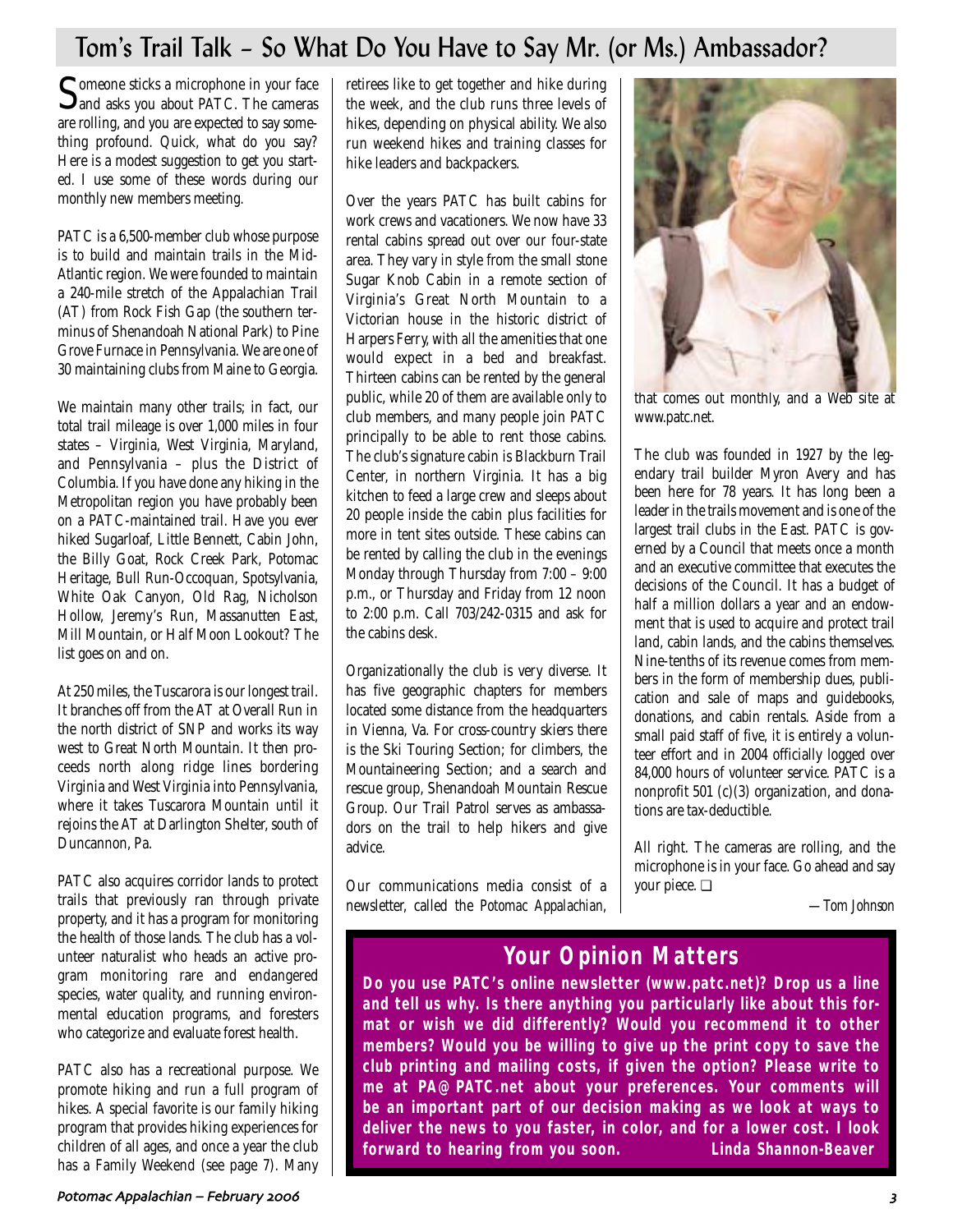# The Signature of All Things: Of Toothworts, Liverworts, and Maidenhairs

There is something uncommon about the common names of things.<br>Each plant or animal name seemingly has an etymology that is rarely logical and hardly ever obvious. Some names entered the lexicon of English botany from other languages, like the dandelion, which comes from the French "Dents du Lion," meaning teeth of the lion in reference to the serrated leaves. Others are mythological, like the iris, whose vibrant colors evoke the Greek goddess of the rainbow. But the most esoteric of the lot are those that are named after body parts, like toothworts, liverworts, and maidenhairs.

In the shrouded mists of prehistory, when the flat earth was borne by a turtle swimming in an endless ocean at the center of the universe, science gave way to superstition, and the gods of nature reigned supreme. Over eons of time, mankind gradually came to understand the workings of the world through a process of trial and error, hypotheses posed and observations noted. The first elements were Aristotle's earth, air, water, and fire, and the atomism of Democritus was largely ignored. It was not until the 19th century that Baron Ernest Rutherford posited the existence of the nucleus and Dmitri Ivanovitch Mendeleev organized the periodic table that the true nature of matter became manifest.

Of all the unknowns, the operation of the human body and its malfunction were among the most compelling and confusing. Blood-letting was a purported panacea, as the bad humours that were alleged to be responsible for all maladies were encouraged to flow out. In light of this prevailing ignorance of the causes of disease, coupled with the profound belief in the supernatural that defined medieval society, a theory that plants were put on earth by divine intent with a "signature" appearance is not all that preposterous. And it is this notion – that we know as the Doctrine of Signatures – that every living thing is marked with a sign and that this signature gives an indication as to its intended use. The doctrine has an interesting history.

Though there is evidence that the ancient Chinese and the Romans may have correlated a plant's appearance to its potential medicinal properties, the story of the Doctrine of Signatures does not really begin until after the Dark Ages in the 16th century. Phillippus Aureolus was born in Einsiedeln, Switzerland, in 1493 and went to Austria as a youth where he learned the art and science of metal ore smelting as a student at the Bergschule, an institution established to train analysts for mining operations. Taking the name Theophrastus Bombastus Von Hohenheim, he received a baccalaureate in medicine from the University of Vienna in 1510, where he reached the then radical conclusion that the prevailing medical view of the human body as being governed by astrology was specious. For the next 10 years, he traveled throughout Europe and North Africa in to seek out "… old wives, gypsies, sorcerers, wandering tribes, old robbers, and such outlaws and take lessons from them" to learn the true nature of human health. He adopted the name Paracelsus (by which he is known historically) from "para-Celsus," beyond Celsus, the noted 1st century Roman physician, to suggest the egotistical view that he was the greater of the two.

The theory that he evolved and for which he is justly considered the Martin Luther of medicine was that the healing power of nature could be brought to bear in the treatment of disease. Among his many medical achievements, he developed the first viable clinical description of syphilis and devised a treatment regime that incorporated the administration of small doses of mercury. He explained the so-called "miner's



The cutleaf toothwort has tooth-like knobs along its length, an obvious signature for a toothache

disease (silicosis)" as due to the inhalation of metal vapors, and not due to the sins of the miner, as had been the prevailing belief. He treated plague patients by giving them pills containing minute amounts of their own excrement. He is considered the father of homeopathy, the field of medicine in which small doses of what would cause a disease are used to treat it. In broad terms, Paracelsus believed that natural magic existed in all things and that the power imparted to the plant or animal came directly from God.

Jacob Boehme (1575-1624) was an autodidact German cobbler with no formal education. In 1600, he had a religious vision that inspired a series of philosophical treatises on the nature of God. He had a profound effect on both contemporary Protestantism (his Behmenist followers merged with the Quakers) and on German Romanticism through the writings of Hegel and von Schelling. Influenced by the works of Paracelsus, he believed that God must have revealed himself in the things that he created on earth since this was the only way that he could have any knowledge of His true being. He published his ideas in "De Signatura Rerum, the Signature of All Things," establishing therein that "the greatest understanding lies in the signature, wherein man … may learn to know the essence of all essences; for by the external form of all creatures … the hidden spirit is known; for nature has given to everything its language according to its essence and form."

In the 17th century, the doctrine of signatures suggested by Paracelsus and codified by Boehme gripped the imagination of early apothecaries and herbalists, resulting in provocative declarations as to the medicinal efficacy of likely looking plants. William Cole was perhaps the strongest exponent of the doctrine in the books "The Art of Simpling" (1656) and "Adam in Eden" (1657). He proposed that a decoction made from the twigs of the thorny hawthorn tree could be used "so that the thorn gives medicine to its own prickling" and that the lily of the valley "cureth apoplexy by Signature; for as that disease is caused by a drooping of humours into the principal ventricles of the brain: so the flowers of this lily hanging on the plants as if they were drops, are of wonderful use herein." Not surprisingly, he found that walnuts were a perfect signature of the head: "The Kernel hath the very figure of the Brain, and therefore it is very profitable for the Brain, and resists poysons; for if the Kernel be bruised, and moystned with quintessence of Wine, and laid

See Signature, page 18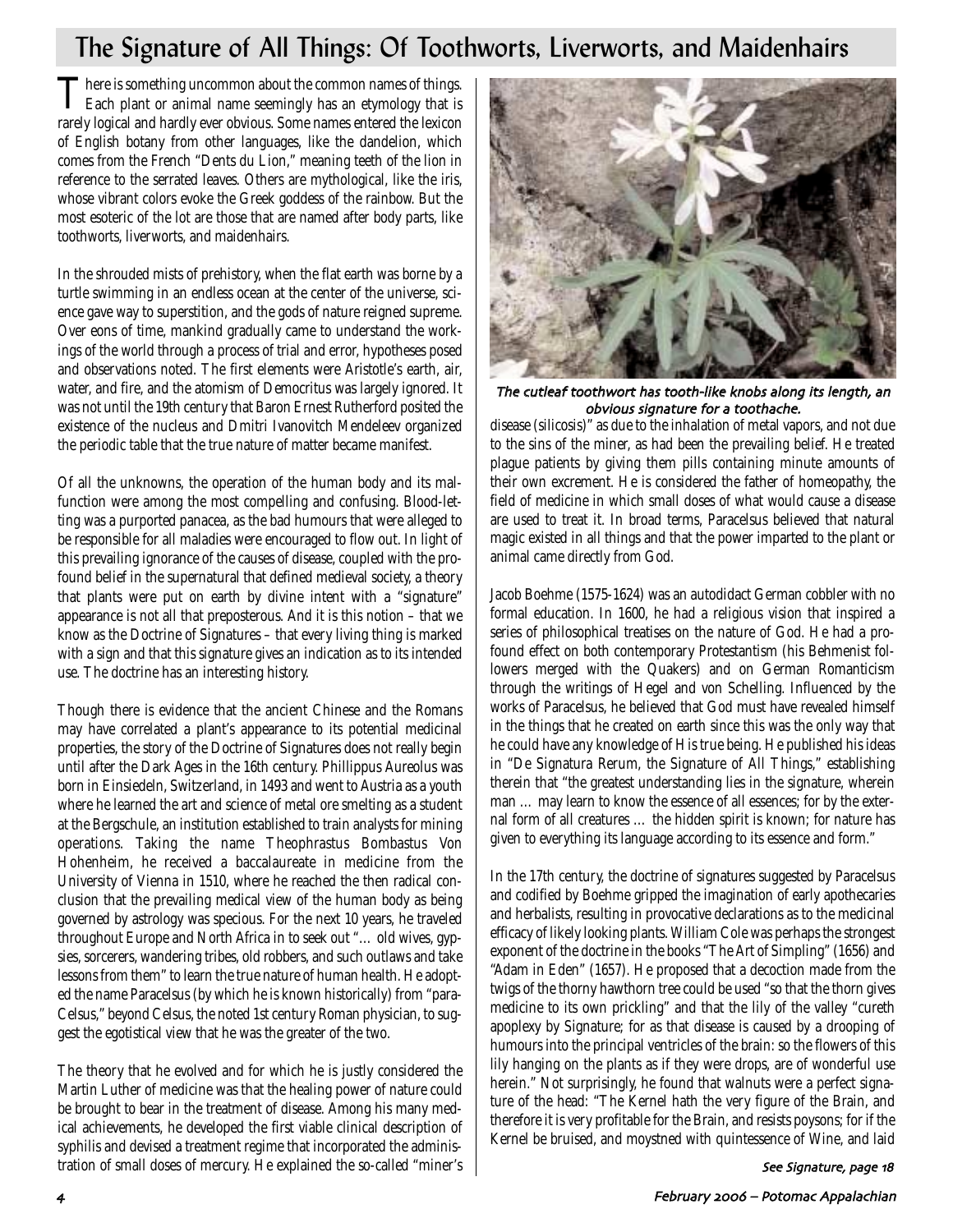## PATC Trail Patrol Presents Hike Leader Training Course March 25 and 26, 2006

This weekend course will be conducted at the PATC Headquarters building in Vienna and is designed to prepare you to lead hikes. The two-day course uses classroom and outdoor instruction to prepare participants with skills to lead safe and enjoyable hikes with minimal environmental impact.

Topics covered include medical emergencies, personal equipment, Leave No Trace, leadership, planning, standard procedures and navigation. Scenario exercises will also be used emphasize hike leadership skills.

Cost\*: \$20 for PATC members, \$35 for non-members

Registration: Send payments to PATC, HLT Course, 118 Park Street, SE, Vienna, VA 22180-4609. Pre-registration is required.

Information: Eric VanNortwick (TPHLT@patc.net) 571/264-9513

\* Join PATC at the time of registration and get the members' price!

# Conservancy Job Opening

The Potomac Conservancy is seeking candidates to fill the position of Recreation Program Coordinator. This agency works with the Potomac Heritage National Scenic Trail Office, National Park Service. Go to www.potomac.org/about/jobs.html for more information about this and other job openings. ❏

*—Donald E. Briggs, Superintendent (Trail Administrator), Potomac Heritage National Scenic Trail, National Park Service*

# PATC Trail Patrol Presents **Backpacking 101**

## An Introductory Backpacking Course

Expand your enjoyment of the outdoors through the practice of backpacking. Provides basic instruction in equipment selection and use, information and techniques to enhance safety and comfort, and Leave No Trace methods to protect our fragile backcountry environment. Includes an overnight backpacking trip accompanied by experienced backpacking instructors. Designed for persons 18 years and older who have no prior backpacking experience, as well as former backpackers seeking to update their skills.

## Introduction Night

Mon., April 3, 7:30 p.m. – 9:30 p.m. Headquarters, 118 Park Street, SE, Vienna, Va.

## Instructional Weekend

April 8 & 9, 8:00 a.m. - 7:00 p.m. (Sat.), 8:00 a.m. – 4:00 p.m. (Sun.), Prince William Forest Park, Triangle, Va. (Sat. overnight car camping in campground encouraged but not required)

> Overnight Backpacking Trip April 29 & 30 (Sat.– Sun.), Trip destination and times TBD

Fee: \$75.00 for PATC Members; \$95.00 for Non-Members

For more information, see www.patc.net/volunteer/ trailpatrol/Outreach/BP101.htm or contact John Bridges (TPBackpack@patc.net) 703/726-0188. ❏

## Potomac Appalachian Trail Club Trail Patrol Presents **Leave No Trace Trainers Course** April 2006

This combination indoor classroom and outdoor field course is designed to enhance your understanding of Leave No Trace practices and ethics and to develop your confidence in teaching others about Leave No Trace. Through activities, field/classroom experience, and both formal and informal discussions, you will be challenged to develop your LNT skills and ethics. This is a fun class where all have a part in demonstrating the choices that can be made to minimize our impact on the land and our resources. It is hoped that graduates of this class will be willing to make LNT presentations to community groups when and if their schedules permit.

**Classroom:** Mon., April 17 - 7:30 p.m., PATC Headquarters, Vienna, Va.

**Weekend Field Program:** Sat. - Sun., April 22 & 23, SNP

**Cost:** \$35.00 for PATC Members, \$50.00 for Non-Members (Join PATC at the time of registration and get the member price!)

**Registration:** Registration forms are available on-line through the Trail Patrol/LNT page of the PATC Web site at www.patc.net or call Mark Holland at 540/636-3639 (mornings only). Send payment with registration form to: PATC, LNT Trainers Course, 118 Park Street, SE, Vienna, VA 22180-4609. Please include your e-mail address on the check.

**Information:** Mark Holland (TPLNT@patc.net) 540/636-3639 (mornings only). ❏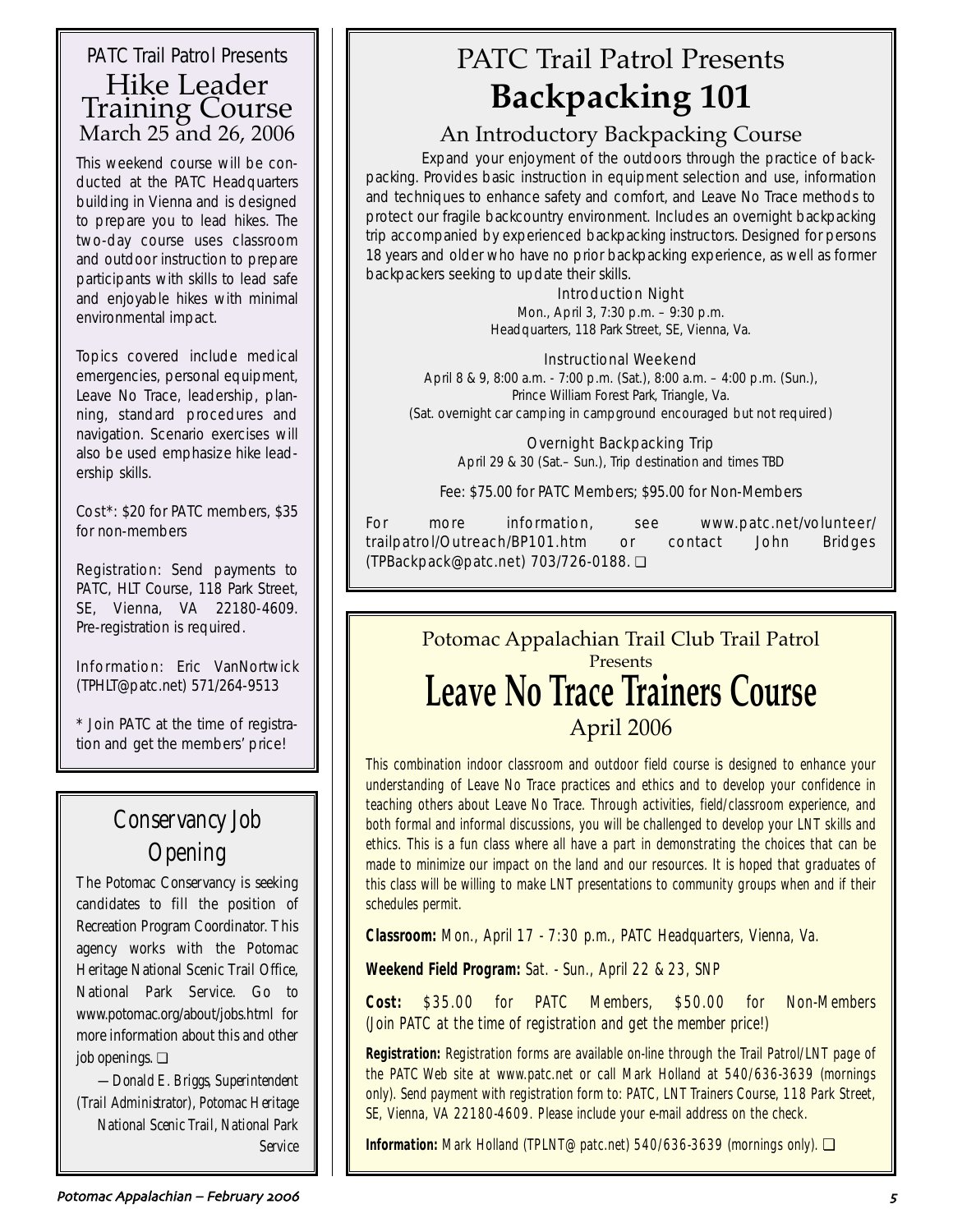# Are the Cabins Booked at the Holidays? PATC's Forum Pulled Out This Tale(?)

One of my most memorable New Year's was an outdoor experience. My friends, Dick and Nick, and I had rented Pocosin Cabin in the Central Section of SNP from Dec. 31 to Jan. 2, one winter long ago. Dec. 31 was a work day, and Dick and Nick had to work a regular schedule, so they elected to leave at the end of the work day and drive together. I was able to get out a little earlier, so I drove alone from the DC area. I was in more of a rush to get "out there," as light snow was predicted to arrive that evening, and my car was rear-wheel drive and not good in snow. Dick had a high-clearance, front-wheel-drive car that I had witnessed being able to plow through just about anything, so I was not worried about him. The ground was bare when I left D.C.

I made it to Stanardsville with no problems other than a very light snowfall and decided to refuel my gas tank there (this turned out to be an excellent decision). As I left Stanardsville, a heavy snowfall began suddenly. Traveling west up Rte. 33 toward Swift Run Gap, the road was quickly covered in 2'' of snow, and my car was fishtailing wildly as it attempted to ascend to the Skyline Drive. At one point I was going to turn around and give up, but a snowplow appeared from behind; I let him pass, and the abrasives spreading before my car did the trick. I made it to Swift Run Gap and continued north on the drive to the Pocosin parking area.

As we had pre-arranged, at sunset I set a lit lantern on the porch at Pocosin, put the sparkling wine outside to chill for midnight, and waited for Dick and Nick.

6:00 p.m. ... 7:00 p.m. ... not too surprised they are not here yet ... 8:00 p.m. ... should be here any minute ... 9:00 p.m. ... hmmmm ... 10:00 p.m., starting to worry a little ... 11:00 p.m., getting very worried, guess I'll open a bottle ... 12:00, Happy New Year, 12:30, that bubbly is pretty good ... 1:00 a.m. having a good old time, that schtuff is pretty tashty ... I wonder if thish other bottle ish any good ... 1:30. It's a Grand Old Flag It's a High-Flying Flag HIC It's schtill schnowing I wonder what happened to old whatsisname HIC ... THUD ZZZZZzzzzzzz ......

Woke up at dawn, no Dick or Nick, went outside, omigosh, about 18'' of snow on the ground! This was NOT predicted!!!

I decided that Dick and Nick had spun off the drive at some dangerous spot and had tumbled down the mountain and were dead. Dick NEVER wimped out of anything. I'd better go and look for them.

Hiked 0.2 mile back to the car, dug it out, and spent the next hour trying to figure out how to put on these crazy chains that I bought years ago and never used before. After many attempts I got them on snugly and they worked GREAT. The drive had not been plowed but I was blasting right through it, albeit at 20 m.p.h. No sign of any other traffic, which struck me oddly.

Rounded a corner about two miles from Swift Run Gap, and EURE-KA, there are Dick and Nick, \*HIKING\* up the drive. "What the heck are you guys doing hiking?" I asked. "The drive is closed!!!" Dick replied. "We were gambling that you made it to Pocosin ... it's too long a hike to go both ways in case you weren't there." Yes, I possessed the cabin key. "Let's drive back to our car and get the rest of the stuff we couldn't backpack."



At Swift Run Gap, there was a gate across the drive. I was locked in. Everyone else was locked out. There were about 10 other car-fulls of people standing around looking upset that they couldn't get in. When they saw me drive up, they rushed up and begged "Can you take me to Big Meadows? Can you take me to Bearfence Parking? Can you take me to Milam Gap? Can you take me to Skyland? ..." After dropping off Dick and Nick at Pocosin, I spent the rest of the day shuttling people to various locations in the Central Section. I met a lot of really nice people!

On New Year's night, with a pot of barley stew bubbling on the Pocosin wood stove, Dick and Nick remarked, "I wonder if those nurses will be here tonight?" I asked what they were talking about. What had happened to them was that they had made it to Swift Run Gap very soon after me, but the park had closed the gate minutes after I drove through. Not knowing what to do, they drove to Charlottesville and partied the evening away in a local bar. Despite the fact that they decided to use the conical party hats that were being distributed as beaks, putting them over their mouths and noses and strutting around like chickens, they had caught the eyes of two nurses from the university hospital. Not really being quite sure where Pocosin Cabin was, and being well-lubricated at the time, Dick drew a completely wrong map of how to get to the cabin and invited the nurses to join them the next evening. Dick sighed when he realized that he had told the nurses to drive SOUTH from Swift Run Gap, and that the cabin was on the WEST side of the drive, about two miles from Swift Run Gap ... I shook my head and said, "There is ABSOLUTELY NO WAY that those nurses will EVER find you here!" About 30 seconds later there was a knock on the door. It was the nurses.

We had a very proper and mannerly gathering that evening and bid the nurses adieu after a delightful intelligent conversation after dinner. One of the nurses, Teresa, invited Dick to visit her the following weekend in Charlottesville.

Twenty-five years later, Dick and Teresa are living very happily in Vermont and have three wonderful grown-up children. Nick is a physician somewhere, to my best knowledge. I'm still hanging around Pocosin Cabin on occasion.

This story is COMPLETELY true. I even wrote a song about the incident and played and sang it at Dick and Teresa's wedding. I will spare you the song lyrics here ... ❏

*—Jim Tomlin PATC Overseer, Mill Mountain Trail, GWNF*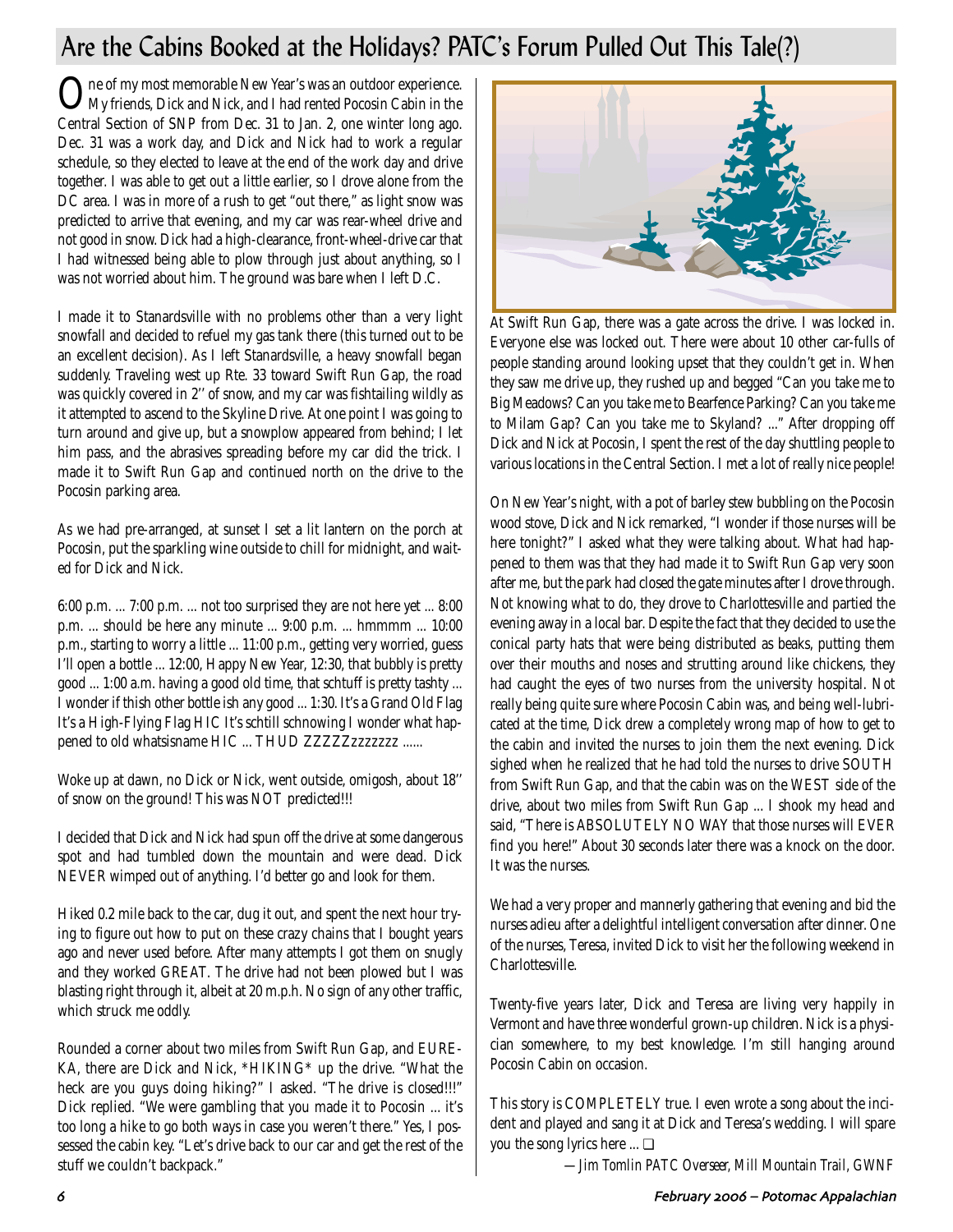# Annual Family Weekend - This Year at Bears Den

As mentioned in Tom's Trail Talk on page 3, each year PATC invites<br>all members, especially those with children, to this fun-filled weekend outing. Individuals and families with children of all ages are invited to enjoy the outdoors for this exciting event.

## **Location**

Bears Den Trail Center, Bluemont, Va. About an hour's drive from D.C.

## **Date**

May 6-7, 2006. Activities will be scheduled from noon Saturday to noon Sunday. Allow an hour or two on either end if you would like to hike in to the center from Rte. 7. Shuttles will be available for gear.

## **Activities**

The fun will include kid-friendly hikes, nature crafts, games, and special guests giving presentations on outdoor safety, hiking with kids, regional wildlife, and more.

## **Lodging**

Three lodging options are available, based on your preferences, on a first-come, first-served basis.

There is the lodge option with bunks in communal rooms, with electricity and flush toilets. Alternately, there are bunks and beds available in the cottage, just a short hike from the lodge, with electricity and privy access. Finally, you may opt for the camping area, just outside the lodge, which comes with privy access. You must bring your own gear for this option.

## **Cost**

Fee includes meals (lunch, dinner, and snacks Saturday, breakfast Sunday), lodging and activities, except for T-shirts, which are \$5 additional. (People who lead activities may be eligible for a \$10 discount, contact Anne Regan for information.)

Fees for: Lodge, Cottage, Camping, Saturday only: Adults (18+) \$30, \$25, \$20, and \$10. Kids (4-17) \$20, \$15, \$10, and \$5. Kids under four, Free Free Free Free.

## **Volunteers Needed**

We are still looking for volunteers to lead games, crafts, and hikes and to manage the kitchen. Everyone is encouraged to pitch in with meal preparation and general cleanup.

## **Questions**

Contact Anne Regan at anne.c.regan@verizon.net or 703/689-3883.

## **Registration**

To register please fill out the form below and send to: Anne Regan at 1016 Charlton Place, Herndon, VA 20170.

Enclose check made out to Anne Regan. (If your lodging choices are no longer available at the time your check is received she will contact you and adjust your rate, or you may cancel your reservation for a refund if the available options are not suitable.) ❏

|                                                                            | Bears Den Family Weekend 2006 Registration Form                                                                |  |  |  |  |
|----------------------------------------------------------------------------|----------------------------------------------------------------------------------------------------------------|--|--|--|--|
|                                                                            |                                                                                                                |  |  |  |  |
|                                                                            |                                                                                                                |  |  |  |  |
|                                                                            |                                                                                                                |  |  |  |  |
| Lodging Preference (Cabin, Cottage, Camping, or Saturday only) ___________ |                                                                                                                |  |  |  |  |
| Weekend Fee: (See chart above for fees based on lodging options)           |                                                                                                                |  |  |  |  |
| # ______ Adults @ \$ _______ each                                          | Adult total \$                                                                                                 |  |  |  |  |
| # _____ Kids 4-17 @ \$ ______ each                                         | Kid total $\frac{1}{2}$                                                                                        |  |  |  |  |
| # _____ Kids under 4 (free, but let us know they are coming)               |                                                                                                                |  |  |  |  |
| T-shirt $\#$ _______________ @ \$5 each                                    | T-shirt total\$                                                                                                |  |  |  |  |
| Family grand total \$                                                      |                                                                                                                |  |  |  |  |
| (14-16); Toddler 2T, 3T, 4T                                                | T-shirt sizes (please indicate sizes needed below: Adult S, M, L, XL; Youth S (6-8), M (10-12), L              |  |  |  |  |
|                                                                            | Mail completed form along with check for above total to: Anne Regan at 1016 Charlton Place, Herndon, VA 20170. |  |  |  |  |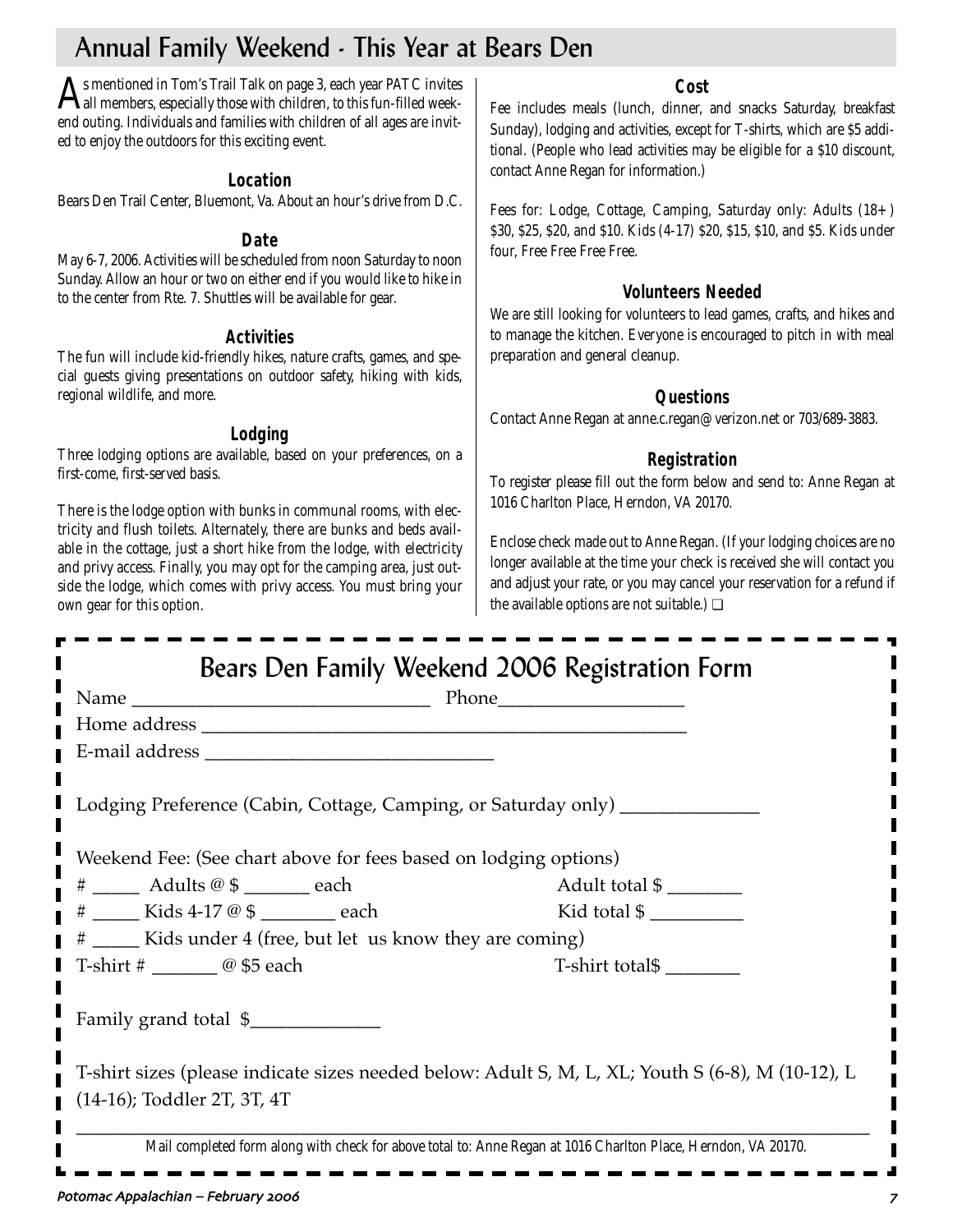# John's Rest Cabin Now Open for Your Outdoor Recreation Pleasure

On Saturday, Feb. 4, we finally opened the door (or lock) to our newest cabin in our rental system. John's Rest is a reconstructed rustic log cabin located near the beautiful Pocosin Mission site in Greene County, Va. Only 98 miles from Washington, D.C., the PATC property where the cabin sits adjoins the SNP to the north and the Rapidan Wildlife Management Area to the west. It is near the Pocosin Hollow and Pocosin Fire Road Trail area, so there is a lot of hiking opportunity close by. The Entry Run (river) is only a few hundred feet from the cabin, giving the renter a great opportunity for fishing, exploring, or listening to the sound of rushing water.

The cabin was funded by John Fischbach's family in 1998 in his memory and placed on a PATC tract of property in the area where John loved to hike and camp. A dedication ceremony was held in his honor in November of 2001.

John's Rest is a MEMBER'S ONLY cabin. It costs only \$35 Thursday, Friday, or Saturday nights and \$25 Sunday, Monday, Tuesday, or Wednesday nights. The cabin sleeps up to six persons. There is a 1/2-mile hike in from the parking area. The overseers are Bob Edmonds and Linda Bender of Front Royal, Va. Joel Anderson will be assisting as co-overseer when asked to step in as needed. He and Robert Humphrey supervised the reconstruction of the cabin and put on the finishing touches.



Reservations can be made up to TWO calendar months in advance by calling Monday through Thursday, 7:00 p.m. to 9:00 p.m. and a Thursday and Friday 12 noon to 2:00 p.m. at 703/242-0693, and a volunteer will assist you at those times. Only walk-ins and phone calls will be taken during those times. Phone messages left at other times will be returned ONLY if time allows. PATC is closed most federal holidays. Reservations will be pre-paid by VISA or MasterCard over the phone only, or by cash, charge, or check at PATC Headquarters. ❏

> *—Patricia Fankhauser , Membership and Cabins Coordinator*

## Kids, from page 1

So, what is special about all this? It sounds like a normal workday for a trail-maintenance crew. But, three of the four crew members were youngsters: Matthew, Micah, and Simeon Koranek, ages 15, 13, and 10, respectively. Despite their ages, the boys, who live on a farm at Aylor in Madison County, have about 10 years of trail-maintenance experience among them. They have been helping their uncle, Mel Ellis, one of the PATC district managers in SNP, who accompanied them on Robertson Mountain. Mel also claims to be young, but only because Young is his middle name.

Simeon began only two years ago at age eight. His sister, Elizabeth, 6, is eager to join the group, which often works on the Corbin Hollow Trail. Older siblings Kristina and Daniel belong to the crew, but their participation is now limited by their attending colleges out of state. Matthew recently became one of PATC's newest junior members and thinks about the possibility of becoming an overseer some day. Although he has trail skills, he needs a few more years and maybe a driver's license so he can get there.

Some of us have cited the need for younger trail personnel. There is interest out there. Whenever possible, we should involve the young-



Matthew Koranek waiting for the photographer to get back on the other handle of the crosscut saw

sters. Start slowly and stress safety, but a little encouragement can lead to a new crop of overseers with more energy than that possessed by some of us senior citizens. ❏

*—Mel Ellis*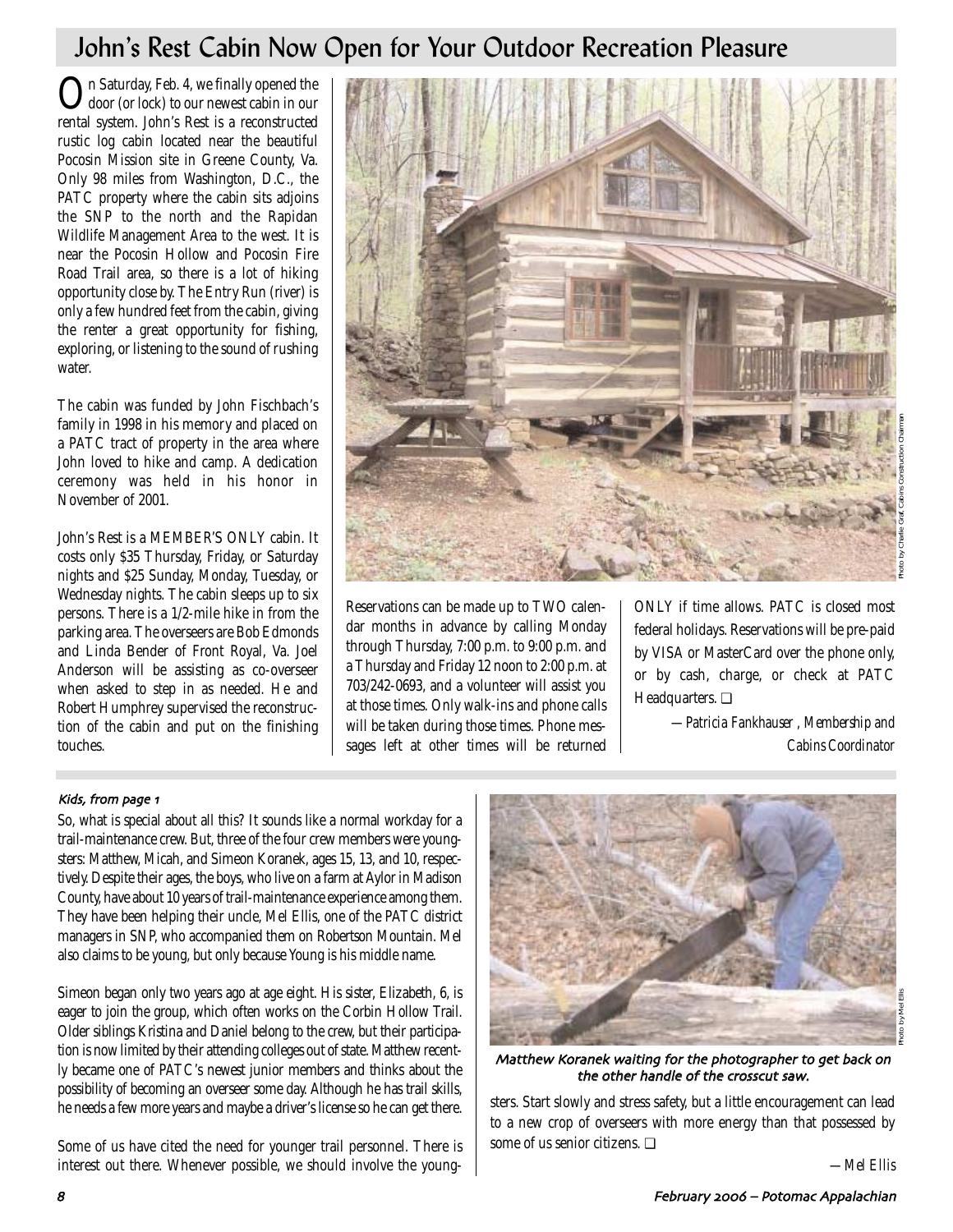# A Recent PATC Event (Near You?)

## **Hike Harpers Ferry Event a Big Success**

Sept. 24 was an overcast day, but plenty of people came to visit Harpers Ferry. Main Street Harpers Ferry had arranged for organizations to have displays on the green in the historic district, and PATC had a prominent spot in the front of the tent. Many people stopped by to find out more about us and trails; several were from other parts of the country, but we were still able to give them information about hiking and encouraged them to look for local clubs near their home.

With a Union soldier providing information about the Civil War, Bob Pickett led a natural history hike to Maryland Heights, and later in the day Susan Bly and Cindy Majewski led a hike to Loudoun Heights.

Because of our participation, we were asked to help a local elementary school by teaching hike leader training to their teachers. Katrina Hedlesky instructed them with hopes of getting their students out on the trails.

Many thanks to: Katrina Hedlesky, Bob Pickett, John Hedrick, John Luck, Robert Kim, Cindy Majewski, Tom Johnson, Susan Bly, and Jane Thompson for their help with this event!



Katrina Hedlesky talks to visitors at the Hike Harpers Ferry event

## **Long Branch Balloon and Wine Festival - Oct. 15 & 16**

Around the country hot air balloon festivals are becoming quite popular. Several PATC members went to enjoy a local one held near Berryville, Va., while helping with our display.

Unfortunately this year the wind was just too much for the balloons so they were not able to launch them Saturday or Sunday, but the crowds of people still came to enjoy the wine, displays, and music. Our display had to be tied down well to keep from blowing away, but it was still quite visible, bringing many PATC members and visitors to talk to us.

This is the first event where we had our volunteers sell merchandise, which was a big attraction. As the only organization that had long-sleeved T-shirts for sale, the chilly weather brought in customers – even non hikers – and several were sold.

Thanks to Lee Sheaffer, Kurt Neumiller, Pat Fankhauser, Richard and Sybille Stromberg, Patrick Stark and Janet, Bob Edmonds, Linda Bender, Bob Pickett, and Jane Thompson this was a successful weekend!

## **REI Outdoors Extravaganza at Bailey's Crossroads**

On October 22 REI had an AT Through-Hiker Symposium and invited us to have a display. Barb Nash and Bill Ryan talked to participants during their breaks, as well as store customers, answering questions and giving them information about hiking trails, maintaining them, and any other information they requested about trails and PATC.

Mark Nelson is a wonderful supporter of PATC, and we appreciate his inviting us to his store! We look forward to more hiker outreach with REI! ❏



Bob Pickett's natural history hike under a Union soldier's command. Note the trash bags - they were given out by NPS, and anyone bringing back trash was given a free day pass to any national park!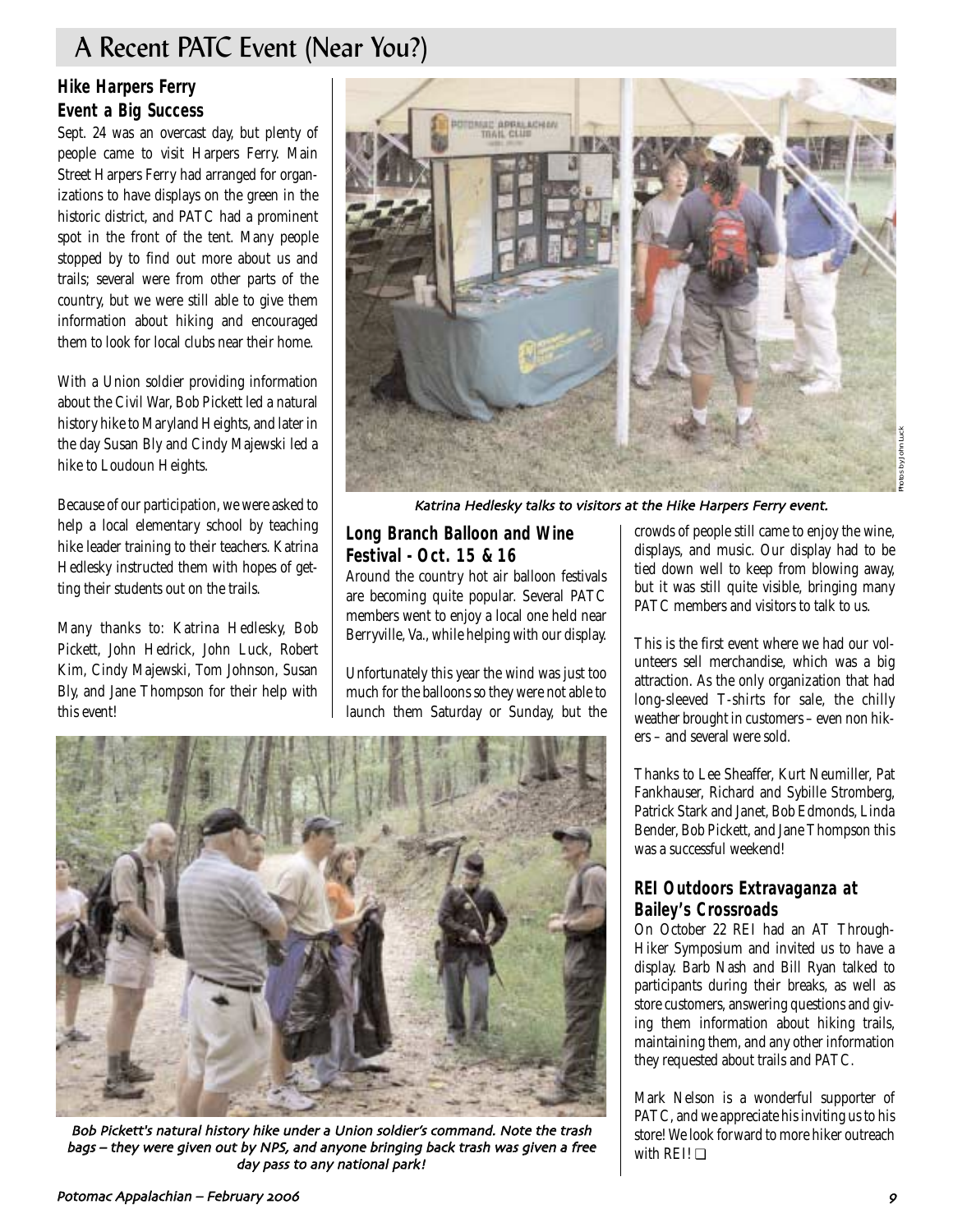



The Charlottesville Chapter hikes every Saturday; summer, winter, and in between. Hikes are usually 8 to 10 miles. We usually maintain trails on the last Saturday of the month. Meet at Sprint parking lot, 2307 Hydraulic Road, at 9:00 a.m., with food and water for the day. The majority of hikes are in the south and central districts of SNP, with some in the north district and in George Washington National Forest. Our Chapter hikes are posted at www.patc.net/chapters/char/hikes.html. INFO: Jere Bidwell 434/295-2143 or John Shannon 434/293-2953.

#### North Chapter

The North Chapter of PATC conducts monthly trail work trips on the Maryland and Pennsylvania sections of the AT and on the Pennsylvania sections of the Tuscarora Trail. We also lead hikes on these and other trails. Maryland AT work trips are generally held on the first and third Saturdays – contact Nancy Hammond (mdtrail@yahoo.com) 301/739-0442 for information. Pennsylvania work trips are generally held on the AT on the first Saturday and on the Tuscarora on the third Saturday – contact Pete Brown (peter.brown4@worldnet.att.net) 410/343-1140. Pennsylvania AT work trips also include an optional Saturday evening dinner at the Gypsy Spring Cabin. For information on upcoming hikes, contact Chris Firme (bncfirme@innernet.net) 717/765-4833. For general chapter information, contact chapter president Pete Brown or visit the North Chapter home page (www.patc.net/ chapters/north/).

#### Northern Shenandoah Valley Chapter

The Northern Shenandoah Valley Chapter sponsors hikes in national and state parks and forests in the Shenandoah Valley vicinity, open to the public, on a monthly basis except during the winter. Hikes are posted in the Forecast. Other activities are in the NSV Chapter Newsletter. For further information contact Betsy Fowler (efowler@shentel.com).

## KEY to Forecast Activities

All events are marked for easy identification. Late changes or cancellations are listed on the weekly information tape (703/242-0965), which is updated on Sunday evening for the following seven days. The Forecast can also be found on PATC's Web site at www.patc.net/activities/forecast.html.

- **\*** Hiking Trips
- \* Backpacking Trips
- $\mathcal{R}$  Trail Work Trips
- **i** Cabin/Shelter Work Trips
- **A** Ski Trips
- Special Events
- $\blacksquare$  Meetings
- $\varnothing$  Classes

 $\hat{}$  $\hat{}$  $\hat{}$  $\hat{}$ 

Note to all hike leaders: Please ask nonmembers on your hike if they would like to join PATC, then get names and addresses so a club volunteer can send them information packets. Thanks!

## Chapters

### Southern Shenandoah Valley Chapter

See www.ssvc.org or the one linked to the PATC Web site for descriptions of hikes and work trips. We usually hike in the southern and central districts of the SNP and in the GWNF. Contact the listed hike leader for information about a specific event, or contact Mark Gatewood 540/248-0442.

#### West Chapter

The West Chapter meets twice a year in March and September. The Chapter maintains a section of the Black Locust circuit trail in Gambrill State Park near Frederick, Md. Work trips and hikes are usually scheduled monthly from March through December. We also lead overnight weekend trips for day hikes or backpacking. All activities are listed in the PA Forecast. For further information contact Dave Jordahl (westpatc@hotmail.com) 304/876-7062 (evenings) or 240/777-7741 (days).

#### Ski Touring Section

The Ski Touring Section has served since 1974 to introduce Washington area residents to crosscountry skiing and to provide cross-country skiing opportunities to experienced skiers. The Section sponsors winter weekend ski trips for all levels of skiers to nearby mountains in Maryland, West Virginia and Pennsylvania, as well as periodic social events year round. INFO: Bert Finkelstein (bertf@erols.com) 703/715-8534.

#### Mountaineering Section

We're a diverse group of local Washington, DC area climbers. Young and old, male and female, crag rat, sport climber, and alpinist, active and armchair types – we all enjoy climbing in its many varieties. We also share common interests in promoting safe climbing, conserving the outdoors, developing new climbers' skills, representing the Washington area climbing community, and having fun! We provide instruction for those wanting to learn the basics – we're not a school, but we can get you started. We go climbing, either locally or further afield, nearly every weekend. In the winter we organize trips to the Ice Festivals in the Adirondacks and the White Mountains for beginning and advanced ice

climbers. For further information contact Ozana Halik, (mrkayak1@verizon.net) 703/242-0177, or Mack Muir (MackMuir@edisaurus.com).

#### PATC Hikes

PATC offers organized hikes appealing to the diverse interests of our members. There are K-9 Hikes, which invite you to bring your favorite dog; Family Hikes tailored to kids; Natural History Hikes stalking the fascinating but often elusive flora and fauna of the region; hikes featuring varying levels of difficulty with the Easy Hikers, In-Between Hikers, and Vigorous Hikers; Birding Hikes with experts to help sight and identify our avian neighbors; Historical Hikes tracking littleknown structures in Shenandoah National Park; Series Hikes tracing the entire length of the Tuscarora Trail or the trails of Pennsylvania, section by section; Backpacking Hikes traversing the tracts of West Virginia and Southern Virginia; hikes scheduled for weekends; ones scheduled for weekdays; Geology Hikes led by experts from the Smithsonian focused on the unique stratigraphy of our area; Mushroom Hikes with mycologists; Waterfall Hikes to beat the summer heat; and Outreach Hikes to get together with the members of area groups like the Sierra Club or the Congressional Hikers. That is just to name a few. Check out the Forecast calendar and hear updates on the weekly tape (703/242-0965).

#### Other Clubs' Hikes

Capital (www.capitalhikingclub.org) and Wanderbirds (www.wanderbirds.org) hike on Saturdays and Sundays, traveling by bus and leaving from downtown, with suburban stops as well. Center Club, Northern Virginia Hiking Club and Sierra Club hike on both Saturdays and Sundays using carpools, which often leave from a suburban Metro stop. Schedules are available at PATC Headquarters and are published in area newspapers on Fridays. The schedule of West Virginia Highland Conservancy outings in the Monongahela National Forest and surrounding areas is on their web site at www.wvhighlands.org.

Meetings

Meetings are held at PATC HQ, 118 Park Street, S.E., Vienna, Va., unless otherwise noted.

#### Mountaineering Section – Second Wednesday

8:00 p.m. – We meet every month on the second Wednesday except for August, unless noted in the Forecast. INFO: Ozana Halik (mrkayak1@verizon.net) 703/242- 0177 or our Web site: www.potomacmountainclub.org

#### Shenandoah Mountain Rescue Group

Business meeting - Last Tuesday of each month, 7:30 p.m. INFO: Doug Sigman (join@smrg.org), 703/255-5034, or www.smrg.org.

#### PATC Council – Second Tuesday

The council meets at 7:00 p.m. sharp. The PATC Council meets every month to conduct business of the club and once a year for a dinner meeting. All members are always welcome. Come see how we make decisions about your club. INFO: Wilson Riley (wriley@patc.net) 703/242-0693 x11.

Trail Patrol – First Tuesday Meetings

> 7:30 p.m., except January. Trail Patrol volunteers are PATC's goodwill trail ambassadors to the hiking public. They provide a visible, reassuring presence on the trails, and strive to educate the public on good hiking practices, mini-



mum impact hiking, and camping ethics. Patrol members are trained in land navigation, emergency procedures, radio communications, and personal equipment. All Trail Patrol volunteers are also expected to become certified in a recognized basic first aid course. Some equipment and uniform items are provided upon completion of training. INFO: Katrina Hedlesky (trailpatrol@patc.net) 703/533-3652, or see our section in PATC's Web site: www.patc.net/volunteer/trailpatrol.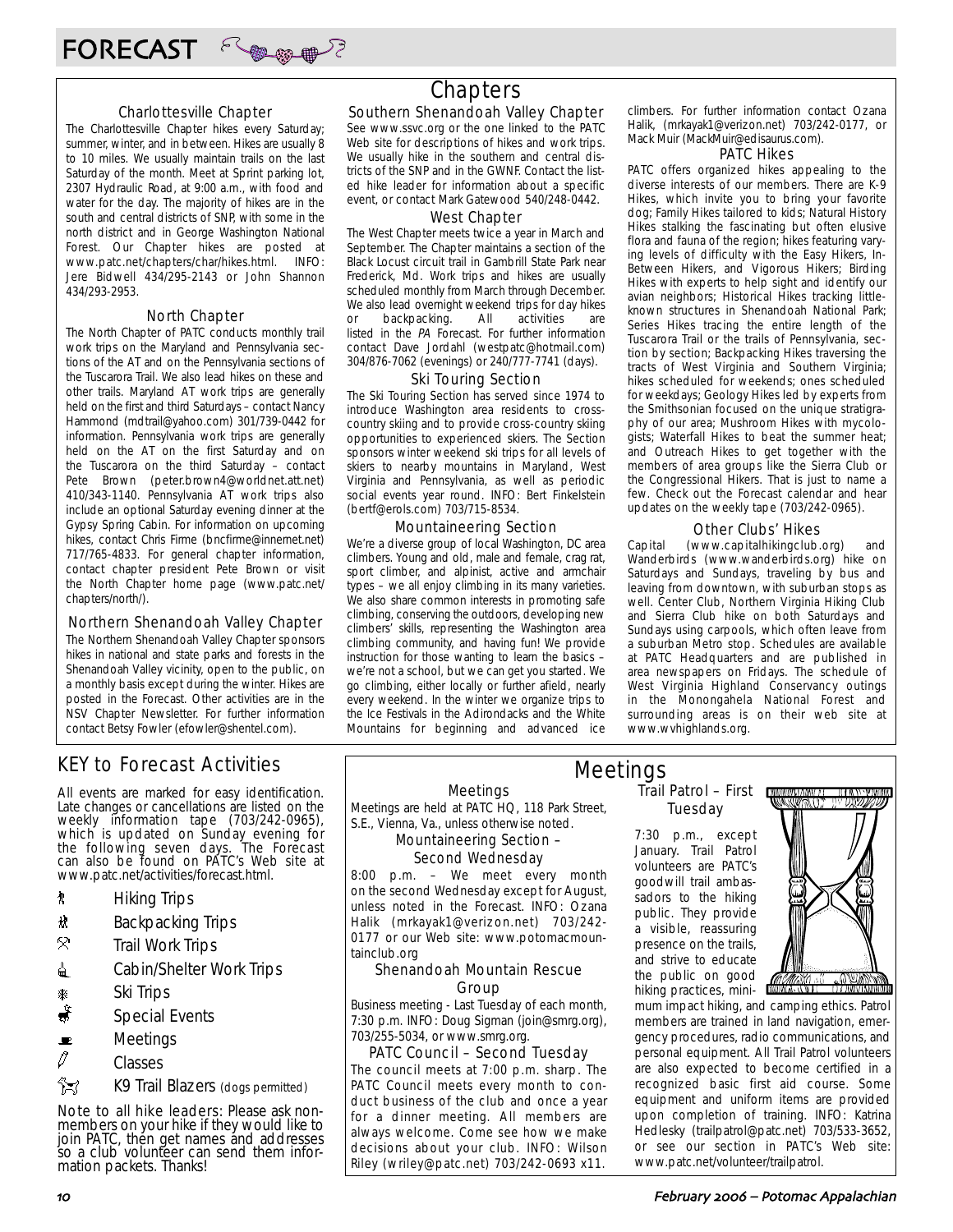# February

## 1 (Wednesday)

#### DEADLINE – March Potomac Appalachian Material due to editors 5:00 p.m.

All items for the next issue of the newsletter due. Send Forecast events to PA-Forecast@patc.net and other articles to the editor at lindashannonb@earthlink.net. NOTE: Do not send photos or articles to headquarters. E-mail for address.

#### 1 (Wednesday)

#### $\ell$  CLASS – Basic Map and Compass Skills (REI) Bailey's Crossroads, VA

7:30 p.m. Winter is a great time to be outdoors! With the leaves gone and clear Canadian air, the views from Appalachian ridges are spectacular. But with snow on the trails, your favorite places look a lot different. It's a great time to make sure your map and compass skills are up to standard. Join us for an evening of introduction and review of map reading and compass use skills. INFO: Mark Nelson (mnelson@rei.com) 703/379-9400.

#### 1 (Wednesday) ` HIKE – Easy Hikers Great Falls, VA

Four-mile round trip between Great Falls and Riverbend. Moderate climbs on upland trail, possible mud along river trail. Optional lunch at Three Pigs BBQ in McLean. Meet in Great Falls Parking lot at 10:15 a.m. From I-495 Beltway exit 13, go west on Georgetown Pike (VA 193) 4.1 miles to traffic light at Old Dominion Drive (VA 738). Turn right, go 1.1 miles to parking lot at visitor center. Parking fee \$5, usually not collected on weekdays. INFO: Paul Van Order 703/536-4378.

#### 1 (Wednesday) ` HIKE - Midweek Hikers Location to be determined

The PATC Midweek Hikers carpool each Wednesday from the Washington, DC area to various trailheads. Hikes are at a moderate pace and about 8 to 12 miles in length with varied elevations. Current information, including meeting place, time, leader's name and phone number, and a detailed description of the hike are available on the PATC Activities Recording: 703/242-0965.

## 4 (Saturday) ` HIKE – Snowshoeing Davis, WV

Come explore Timberline Ski Resort's backcountry, which abuts Dolly Sods Wilderness. We'll start at the top of the Timberline ski lift and snowshoe along the top of Cabin Mountain, approximately 5-7 moderate miles. For snowshoe rentals contact Whitegrass at www.whitegrass.com or 304/866- 4114. If snow is unavailable, a hike along Cabin Mountain will take place. Approximately 400 feet elevation gain/loss. INFO: Susan Bly (sbly@shepherd.edu) 304/876-5177 (day) or 304/258-3319 (7:00 p.m. - 9:00 p.m.).

## 4 – 5 (Saturday – Sunday) a CLASS – Wilderness First Aid (WSC) Alexandria, VA

A program of the Wilderness Safety Council, this 18 hour class includes classroom study, hands-on practice, and results in a two-year certification. The cost is \$160. More information and registration at: http://wfa.net. INFO: Christopher Tate 703/836- 8905.

6 (Monday) ` HIKE – Family Hike

#### Great Falls, VA

Bundle up and join us for a 2.5-mile jogging-stroller passable hike along the Paw Paw Passage Trail, then along the Potomac Heritage Trail along the river. We will warm up in their visitor center after the hike, where they have snakes and turtles, as well as some puzzles and coloring pages. INFO: Lauren Lang (at94l@netzero.net) 571/242-3950.

#### $\frac{7}{\ell}$  (Tuesday) CLASS – Backpacking 101 (REI) Fairfax, VA

7:30 p.m. Join us, as we take the mystery out of backpacking and share our knowledge and experience. We'll cover essential backpacking gear and skills, proper clothing, and understanding how to plan, prepare and enjoy your adventure while staying safe, warm and dry. INFO: Mark Nelson (mnelson@rei.com) 703/379-9400.

#### 7 (Tuesday) ` HIKE – Vigorous Hikers

Central District, Shenandoah National Park, VA Circuit hike of 18.5 miles with 4,000 ft climb, with option for 14 miles, goes up Sam's Ridge Trail, down between Hot and Short Mountains, then up Hannah Run to AT north to Meadow Spring and Hazel Mountain Trails. INFO: Chris Nolen (chrishiker@erols.com) 301/469-8931.

7 (Tuesday)  $\mathbf{\dot{F}}$  MEETING - Trail Patrol, 7:30 p.m.

#### 8 (Wednesday) CLASS – Backpacking 101 (REI) College Park, MD

7:00 p.m. See February 7 listing for details. INFO: Mark Nelson (mnelson@rei.com) 703/379-9400.

#### 8 (Wednesday) a CLASS – Backpacking 101 (REI) Rockville, MD

7:30 p.m. See February 7 listing for details. INFO: Mark Nelson (mnelson@rei.com) 703/379-9400.

#### 8 (Wednesday) ` HIKE – Easy Hikers Vienna, VA

About 4 easy miles on the W&OD Trail. Meet at the Clarks Crossing Park parking lot at 10:15 a.m. From Beltway, exit to Rt. 123 South. In 2.4 miles, turn right onto Beulah Road. After 1.6 miles, bear left onto Clarks Crossing Road. In 0.9 miles, park in the lot at the end of the road or on nearby streets. Bring water. Lunch after the walk will be at a restaurant. Hike will be canceled if the Fairfax County Public Schools are closed due to inclement weather. INFO: Sue King 703/356-6659.

#### 8 (Wednesday) ` HIKE – Midweek Hikers

Location to be determined See February 1 event for more information.

#### 8 (Wednesday)

MEETING - Mountaineering Section, 8:00 p.m.

## 8 (Wednesday)<br>
SPECIAL EVENT – Spirit of the AT (REI) Baileys Crossroads, VA

7:30 p.m. Find out about the heart and soul of America's best-known long-distance hiking trail the volunteers who build, maintain and monitor the 2,168-mile Appalachian Trail stretching from Maine to Georgia. Staff from the Appalachian Trail Conservancy will explain the role of the AT maintaining clubs and volunteer trail crews, and give you all the information you need to get in on the action! INFO: Mark Nelson (mnelson@rei.com) 703/379- 9400.

## **COMMEDIATION FORECAST**

## 9 (Thursday)<br>
SPECIAL EVENT – Spirit of the AT (REI) College Park, MD

7:00 p.m. See above listing for details. INFO: Mark Nelson (mnelson@rei.com) 703/379-9400.

## 11 (Saturday)

#### CLASS – Couples Ultralight Backpacking (REI) Baileys Crossroads, VA

1:00 p.m. – 5:00 p.m. Yes! You really can enjoy backcountry adventures together safely and comfortably and have more fun! Instructors Alan Dixon and Alison Simon of Backpacking Light Magazine believe most couples can travel the backcountry with 14-16 lb. packs for a 3-day trip and still be warm, comfortable and safe. Their techniques and light-gear discussions are valuable to all backpackers, especially to women, and couples wishing to start, continue or resume backcountry hiking adventures. Registration is necessary. The \$25 class includes the class and all course materials. INFO: Mark Nelson (mnelson@rei.com) 703/379-9400.

## 11 (Saturday)

#### $\int_{\mathbb{R}}^{\infty}$  HIKE – K9 Trailblazers Clarksburg, MD

We'll hike at a moderate pace for a 5-7 mile loop in the woods and meadows of Little Bennett Park. We'll travel on rocky trails and old forest roads, mostly unpaved, with a few short but fairly steep climbs (approx. 100 ft. elevation change) and a few stream crossings on wooden bridges. This is a joint hike with K9Trailblazers so well behaved dogs are welcome as long as you keep them on leash and scoop after them. Maps, chocolate, and dog biscuits provided at the trailhead. Bring snacks, and water for you and your dog. INFO: Pat Fuhrer (psfuhrer@k9trailblazers.org) 410/381-7408.

#### 11 (Saturday) ` HIKE – Strenuous

North District, Shenandoah National Park, VA Circuit Hike ascending either Little Devil Stairs or Keyser Run Road to the AT and proceeding south to either Thornton River or Hull School Trail (depending on snow conditions) for the return leg. An interesting winter hiking experience. Approximately 16 miles with an elevation gain of 3,000 feet. Moderate pace (about 2-2.5 mph). INFO: William Needham (Needham82@aol.com) 410/884-9127 or Jack

Thorsen (Thorsen4@juno.com) 703/339-6716.

#### 13 (Monday) ` HIKE – Family Hike Burke, VA

Join families with young children for a hike in Burke Lake Park. The whole way around the lake is 5 miles, but we can do a shorter out-and-back stretch, around about 3 miles depending on weather and the group's preferences. The 5 miles is flat but can take a long time with little ones. The trail is joggingstroller friendly with a few roots to go over. We'll stop and play at a playground near the end of the hike. INFO: Anne Regan (anne.c.regan@verizon.net) 703/689-3883.

14 (Tuesday)<br>■ MEETING - PATC Council, 7:00 p.m.

#### 15 (Wednesday) CLASS – Winter Backpacking (REI) College Park, MD

7:00 p.m. Do you find yourself going to the same old place every year and the fun is getting a little stale? Are you looking for a new challenge? How about winter camping? Learn the basics for backpacking and camping in the winter. Learn some helpful tips and skills to get you through a cold winter's night in the bush. Tips include how to plan,

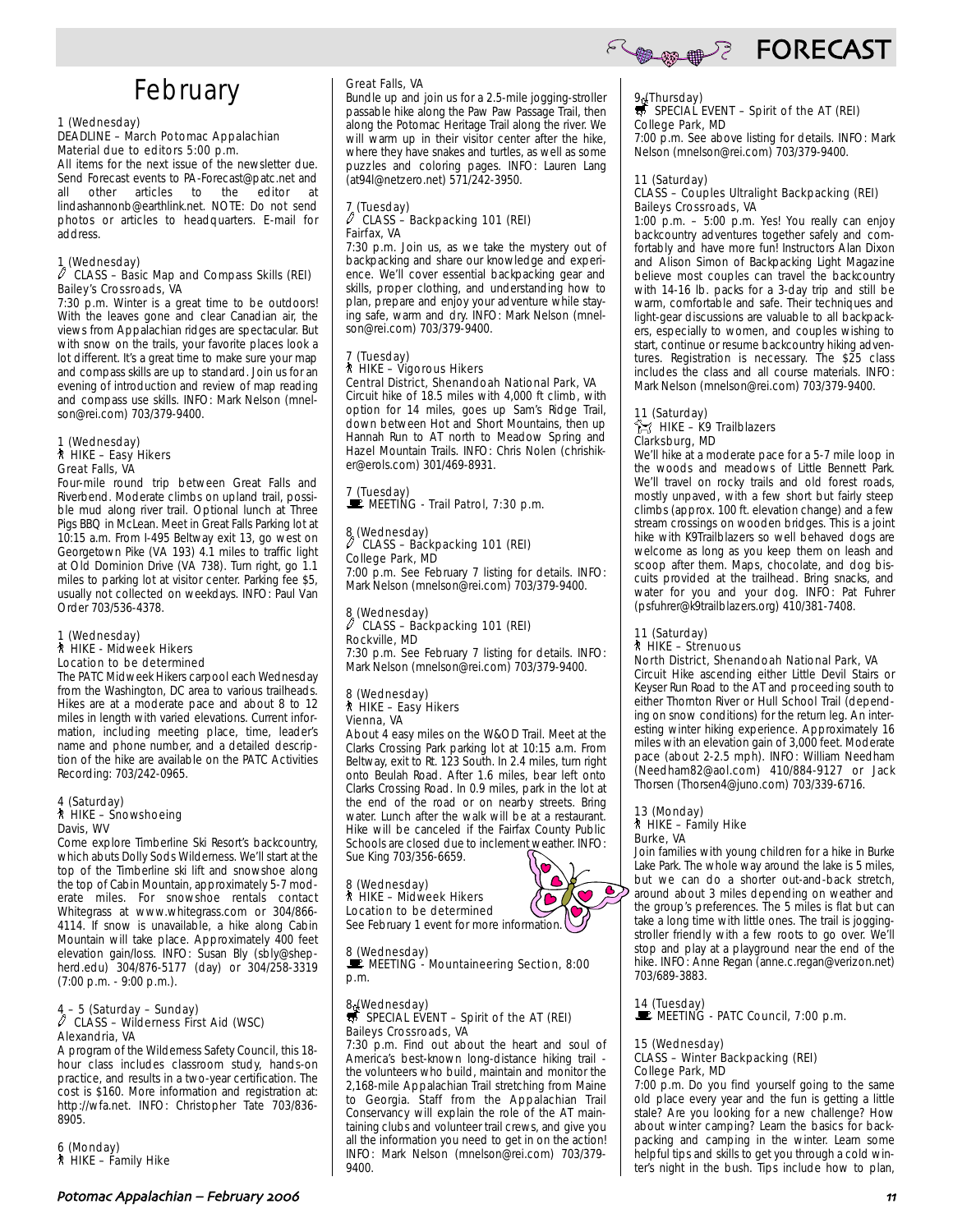# FORECAST

where to go, what gear to bring, and how to dress. Come hear some insights and experiences from a veteran winter camper. INFO: Mark Nelson (mnelson@rei.com) 703/379-9400.

15 (Wednesday) ` HIKE – Midweek Hikers Location to be determined See February 1 event for more information.

## 15 (Wednesday)<br>第 SPECIAL EVENT – Costa Rica Adventure (REI)

Baileys Crossroads, VA

7:30 p.m. From beautiful beaches and rain forests teeming with birds, mammals and amphibians to arid highlands and volcanoes, Costa Rica has some of the richest and most diverse landscapes and ecosystems on the planet. Join Lee Schaeffer, Vice President of Volunteerism for the Potomac Appalachian Trail Club, for an evening's exploration of the wonders of Costa Rica, and learn how you can plan your own unforgettable adventures across the world, with REI Adventures. INFO: Mark Nelson (mnelson@rei.com) 703/379-9400.

#### 16 - 20 (Thursday - Monday) **KC SKI TRIP - White Mountains** White Mountains, New Hampshire

Join fellow cross-country skiers on a trip to one of the premier winter vacation regions in New England. Set against the backdrop of the White Mountains, the extensive Nordic trail systems offer scenic beauty unparalleled on the East Coast. This is one of the Section's most popular trips. 8 to 16 participants Please go to www.patc.net/chapters/ski/ for up-to-date information on this and all XC ski trips. INFO: Rob Swennes (robertswennes@hotmail.com) 703/532-6101.

#### 17 - 20 (Friday - Monday) **K XC SKI TRIP - Ski-Dance Weekend** Jennerstown, PA

Camp Harmony has cross country skiing (downhill skiing available nearby), sledding, dancing (contra and square dancing; workshops, too), and music making. Please go to www.patc.net/chapters/ski/ for up-to-date information on this and all XC ski trips. Eliot Applestein (eliotapplestein@verizon.net) 301/984-6855.

#### 17 - 21 (Friday - Tuesday) A XC SKI TRIP - Village Inn Chalet Canaan Valley, WV

We'll be staying close to Whitegrass and Timberline for President's Day. The Chalet sleeps 7-12 people and has a great room for après ski get-togethers, a fireplace, and a fully-equipped kitchen. Families can be accommodated. Bring acoustic musical instruments for a Saturday Evening jam session. Only spaces available. Please go to www.patc.net/chapters/ski/ for up-to-date information on this and all XC ski trips. INFO: Elliot and Kathy Brumberger (ElliotBrum@comcast.net) 301/774-7412.

#### 18 (Saturday)

#### ` HIKE – Waterfall and Wildflower Series Central District, Shenandoah National Park, VA

This will be a 15-mile circuit on the Slaughter, Appalachian, Bearfence, and Conway River Trails to include the Devil's Ditch Falls. Total elevation gain is approximately 3,400 feet. PATC Map 10. INFO: Jack Thorsen (thorsen4@Juno.com) 703/339-6716 or (Needham82@aol.com) 410/884-9127.



Members of the PATC Easy Hikers group pose in front of the U.S. Capitol Christmas tree in late December 2005. They also saw the White House Christmas tree during a 4.5 mile hike. Their route went from the Smithsonian Mall, to the Ellipse, to the base of the Lincoln Memorial, back to the World War II Memorial, up the mall to the Capitol and then to Union Station. Jim Flanigan was the hike leader.

#### 19 (Sunday)  $\overline{C}$ LASS – GPS 202 (REI) College Park, MD

1:30 p.m. - 4:30 p.m. This class is for GPS owners who want to learn to use their GPS for hiking, geocaching, or for getting "un-lost". It concentrates on using a GPS to find position and plot routes using the UTM coordinate system on USGS Topo Maps. Although concentrating on land navigation, the skills learned can also be used in water navigation, some water navigation terms are discussed. The class does not cover aviation specific navigation terms. It will cover definitions of navigation terms, using the UTM system, creating waypoints, and following a route with the GPS. Participants should be familiar with the basic operation of their GPS including entering numbers and text and selecting fields to display. Try to review the videotape for your GPS before coming to the class. This class will build on that knowledge. Bring your GPS, fresh batteries, and your GPS owner's manual. Call or stop in the store to register. FEE: \$40/\$55. INFO: Mark Nelson (mnelson@rei.com) 703/379-9400.

#### 20 (Monday) ` HIKE – Family Hike Comus, MD

Come on out for a President's Day hike to the top of Sugarloaf Mountain. This 1.5-mile circuit hike has some kid-sized rock scrambles, and good views from the top. The trail is rocky and steep in places. We will climb up to the summit via the Sunrise Trail, hike down the A.M. Thomas Trail, and Northern Peaks Trail to the Bill Lambert Overlook, then return to our cars via the Mountain Loop Trail. The trail is not jogging-stroller friendly. INFO: Lauren Lang (at94l@netzero.net) 571/242-3950.

#### 21 (Tuesday)  $\ell$  CLASS – Intro to Orienteering (REI) Fairfax, VA

7:30 p.m. Take your puzzle-solving skills into the wild. Learn how to navigate through the woods and find precise locations based on your knowledge of the map and terrain. Presented by the Quantico Orienteering Club. INFO: Mark Nelson (mnelson@rei.com) 703/379-9400.

#### 21 (Tuesday) ` HIKE – Vigorous Hikers

Central District, Shenandoah National Park, VA From Meadows Cabin parking climb to Doubletop for views, scramble up the rocks and descend to

the Rapidan to tour reopened Hoover Camp. Then climb Mill Prong Trail to AT to enjoy Dark Hollow Falls, returning via Stony Man Trail. 16 miles 4,000 ft climb. INFO: Chris Nolen (chrishiker@erols.com) 301/469-8931.

## 22 (Wednesday)

#### a CLASS – Intro to Orienteering (REI) Rockville, MD

7:30 p.m. See February 21 listing for details. INFO: Mark Nelson (mnelson@rei.com) 703/379-9400.

#### 22 (Wednesday) ` HIKE – Easy Hikers Bethesda, MD

The Easy Hikers will hike 4-5 easy miles on the Capital Crescent bike trail from Bethesda toward Silver Spring and return. Lunch will be at a restaurant in Bethesda on the return. Meet at 10:15 a.m. at the Bethesda Swimming Pool parking lot on Little Falls Parkway near Bradley Blvd. Directions: On River Rd. coming from I-495, turn left onto Little Falls Parkway just after the bike trail overpass. Little Falls Parkway can also be reached by turning right off Mass. Ave. 5 blocks beyond Westmoreland Circle. INFO: Shirley Rettig (shirley\_rettig@yahoo.com) 703/836- 0147

22 (Wednesday) ` HIKE – Midweek Hikers Location to be determined See February 1 event for more information.

## 23 (Thursday) a CLASS – Climb Like a Girl (REI) Fairfax, VA

6:30 p.m. An open climbing night for women, taught by our own women climbers. Mini-clinics, lessons, tips and stories throughout the evening.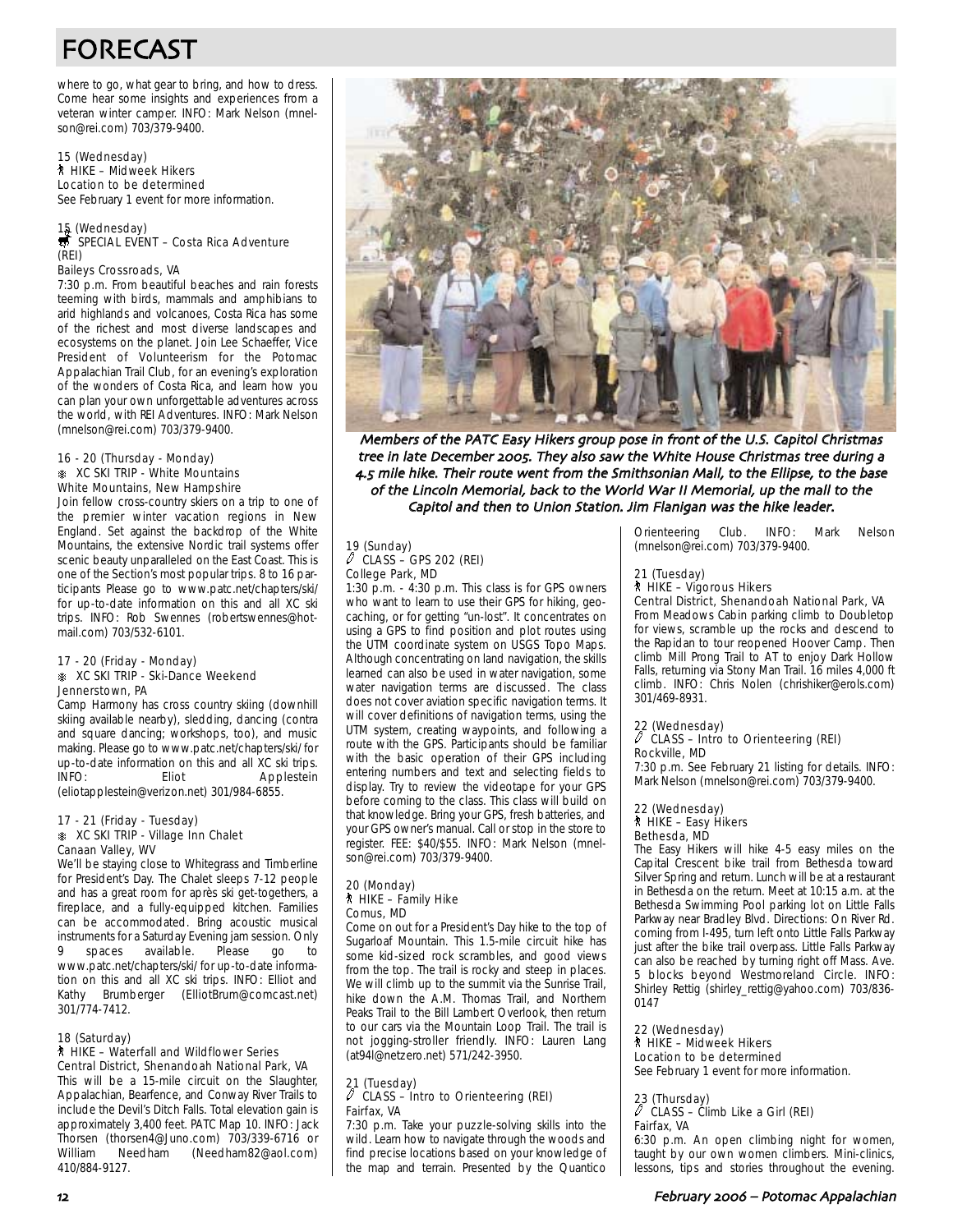# **FORECAS**

Special guests from the local climbing community. Space is limited. Register at Customer Service. INFO: Mark Nelson (mnelson@rei.com) 703/379-9400.

## 23 (Thursday) a CLASS – GPS 101 (REI) College Park, MD

7:00 p.m. Learn how GPS receivers work and what affects accuracy, as well as features, benefits and how to choose a model. We'll also include a brief overview of online resources and batteries, water and shock resistance and accessories. INFO: Mark Nelson (mnelson@rei.com) 703/379-9400.

#### 23 (Thursday) ` HIKE – Family Hike Harpers Ferry, WV

Join us for an after-school hike up to the Loudoun Heights overlook from Route 340. This short, but somewhat steep and rocky hike leads to a beautiful view of the town of Harpers Ferry. If trains are going by, we can watch them enter and exit a tunnel, and go across a bridge. This 1.5-mile out and back hike is designed for all ages, infant and up, but the trail is not jogging-stroller passable. This is designed as a family activity, so an adult must accompany children. INFO: Lauren Lang (at94l@netzero.net) 571/242-3950.

## 23 (Thursday)<br>
SPECIAL EVENT – 2 Seas/2 Feet (REI) Baileys Crossroads, VA

7:30 p.m. In July, 2005, 24-year-old Andrew Skurka became the first person to walk the entire 7,778 mile Transcontinental Sea-to-Sea route. Taking just over 11 months, Andy's trek took him from Cape Gaspe on the Atlantic Ocean to Cape Alava on the Pacific, passing through some of North America's most rugged and scenic backcountry and through communities large and small. Join Andy as he shares inspiring tales and highlights from his odyssey – the people, landscapes, and wildlife – while you learn the essence and skills of lightweight backpacking. Leave with a newfound appreciation for this continent's breathtaking wild lands, and a compulsion to start walking. Gear give-aways and Q & A will follow. Don't miss it! INFO: Mark Nelson (mnelson@rei.com) 703/379-9400.

#### 24 - 27 (Friday - Monday) A XC SKI TRIP - Elk River Lodge Slatyfork, WV

Treat yourself to a trip that'll rock your skis. We'll be heading to the Elk River Touring Center, a 6-hour drive from DC, in the heart of the Monongahela National Forest. They have skiing right from the center, or you can ski in the Cranberry Wilderness or Snowshoe. Please go to www.patc.net/chapters/ski/ for up-to-date information on this and all XC ski trips. INFO: Steve Bergstrom (steveb@nih.gov) h 301/564-9696, w 301/496-3871.

#### 25 (Saturday) ` HIKE – Natural/Cultural History Hike North District, Shenandoah National Park, VA

Join Steve Bair, Park Resource Management Specialist, and Bob Pickett, PATC Club Naturalist, on an off-trail bushwhack in the Thornton River watershed as we visit former homesites and other artifacts of the mountain residents who made this their home prior to the Park's establishment in 1935. This will be a moderately difficult 6-8 mile hike on terrain that may be wet, snowy or icy. Depending on local conditions (and Skyline Drive closings), an alternate hike may be chosen by the leaders. INFO: Bob Pickett 301/681-1511.

25 (Saturday)<br>■ MEETING – FS-PATC Meeting

#### Vienna, VA

At 10:00 a.m. the Lee District Forest Service folks and the SOT and PATC DM's for trails in the Lee District will meet at Headquarters in Vienna for their annual meeting. Members may attend for information. INFO: Liles Creighton (kb3jmf@comcast.net).

#### 26 (Sunday) ` HIKE – Sunday Hikers Roslyn, VA

The Sunday Hikers are re-visiting the Potomac Heritage Trail, but this time we're doing the entire 10 miles from Roslyn to the Beltway. We'll share a cab ride back to our starting point at the end of the hike. Minimal elevation gain, but some rocky terrain and water crossings. Hike will be canceled in the event of icy trail conditions. INFO: Vince Ferrari (vincentferrari@gmail.com) 301/249-2210.

#### 28 (Tuesday) ` HIKE – Vigorous Hikers Central District, Shenandoah National Park, VA

Climb Leading Ridge Trail to the AT south to lunch at Corbin Cabin. Then climb Indian Run Trail to return via Crusher Ridge. 18 miles with 4,000 ft climb. INFO: Chris Nolen (chrishiker@erols.com) 301/469- 8931.

## 28 (Tuesday)

MEETING - Shenandoah Mountain Rescue Group (Business meeting), 7:30 p.m.

#### 28 - March 5 (Tuesday - Sunday) **K XC SKI TRIP - White Mountains** Bryce Canyon, Utah

Bryce Canyon National Park offers a long winter season with plenty of snow into the early spring. This will be the Ski Touring Section's first trip out to this popular Western area on the Colorado Plateau and offers plenty of contrast to skiing in the East. Please go to www.patc.net/chapters/ski/ for up-to-date information on this and all XC ski trips. INFO: Rob Swennes (robertswennes@hotmail.com) 703/532- 6101.

# March

#### 1 (Wednesday) DEADLINE – (April) Potomac Appalachian Material due to editors 5:00 p.m.

All items for the next issue of the newsletter due. Send Forecast events to PA-Forecast@patc.net and all other articles to the editor at articles to lindashannonb@earthlink.net. NOTE: Do not send photos or articles to headquarters. E-mail for address.

## 1 (Wednesday) ` HIKE – Midweek Hikers Location to be determined

See February 1 event for more information.

## 2 (Thursday) a CLASS – Basic Wilderness Safety (REI) Rockville, MD

7:30 p.m. Anyone playing in the outdoors should have a basic understanding of the most common outdoor health & safety problems. We'll review and offer preventative measures and some tried and<br>true remedies. INFO: Mark Nelson true remedies. INFO: Mark Nelson (mnelson@rei.com) 703/379-9400.

## 4 – 5 (Saturday – Sunday) a CLASS – Wilderness First Aid (WSC) Alexandria, VA

A program of the Wilderness Safety Council, this 18 hour class includes classroom study, hands-on practice, and results in a two-year certification. The cost is \$160. More information and registration at: http://wfa.net. INFO: Christopher Tate 703/836- 8905.

7 (Tuesday)  $\mathbb{R}$  MEETING - Trail Patrol, 7:30 p.m.

#### 8 (Wednesday) ` HIKE – Midweek Hikers

Location to be determined See February 1 event for more information.

## 11 – 12 (Saturday – Sunday) a CLASS – Land Navigation (REI) Baileys Crossroads, VA

This comprehensive two-day course teaches all skills necessary to use map and compass in an integrated land navigation system. The first day is spent in intensive classroom exercises concentrating on topographic map reading and interpretation, position plotting, compass fundamentals, declination and azimuth. The second day is spent in Prince William Forest Park, primarily off-trail, engaging in practical navigation exercises of increasing complexity. The course fee is \$85 and includes workbook text, course materials, compass, map, grid reader, and lunch on Saturday. INFO: Mark Nelson (mnelson@rei.com) 703/379-9400.

## 11 – 12 (Saturday – Sunday) . TRAIL WORK TRIP – Cadillac Crew Shockeysville,VA

The Crew will continue building the new Millrace Trail that connects the Tuscarora Trail to the White Rocks Trail through Sleepy Creek WMA. The crew constructed one mile of trail last year and hopes to complete the project this year. Bring water and a lunch for Saturday noon. Community dinner on Saturday night. Overnight at Margie Knott's cabin. INFO: Jon or Katherine Rindt (jkrindt@adelphia.net) 540/635-6351.

#### 13 (Monday)

#### ` HIKE – Family Hike Paris, VA

Please join us for a hike in Sky Meadows State Park. It is a beautiful park with gorgeous views. We will do one of two loops, either a 2-mile or a 3.7-mile kid-paced hike, depending on what the group would like to do. Not jogging-stroller passable. INFO: Anne Regan (anne.c.regan@verizon.net) 703/689-3883.

14 (Tuesday)  $\mathbb E$  MEETING - PATC Council, 7:00 p.m.

#### 15 (Wednesday) ` HIKE – Midweek Hikers

Location to be determined See February 1 event for more information.

#### 15 (Wednesday)

#### MEETING - Mountaineering Section, 8:00 p.m.

#### 15 (Wednesday)

 $\mathbf{E}$  MEETING - West Chapter, 7:00 p.m. High Knob Day Area of Gambrill State Park, Frederick, MD

#### 18 (Saturday)

#### ` HIKE - Waterfall and Wildflower Series North District, Shenandoah National Park, VA

This will be a 16-mile 3800-foot elevation hike to Greasy and Sterdley Falls with a 4-mile car shuttle to include a one-mile bushwhack round trip to Sterdley Falls. There will be a scenic but very challenging 1-mile, 1900-foot climb over rocks up to Skyline Drive from Greasy Falls. If height bothers you don't consider coming. After the climb the hike will be on the AT and the Jenkins Gap Trail. A 10-mile option without the shuttle is possible. PATC Map 9. INFO: Jack Thorsen (thorsen4@Juno.com) 703/339-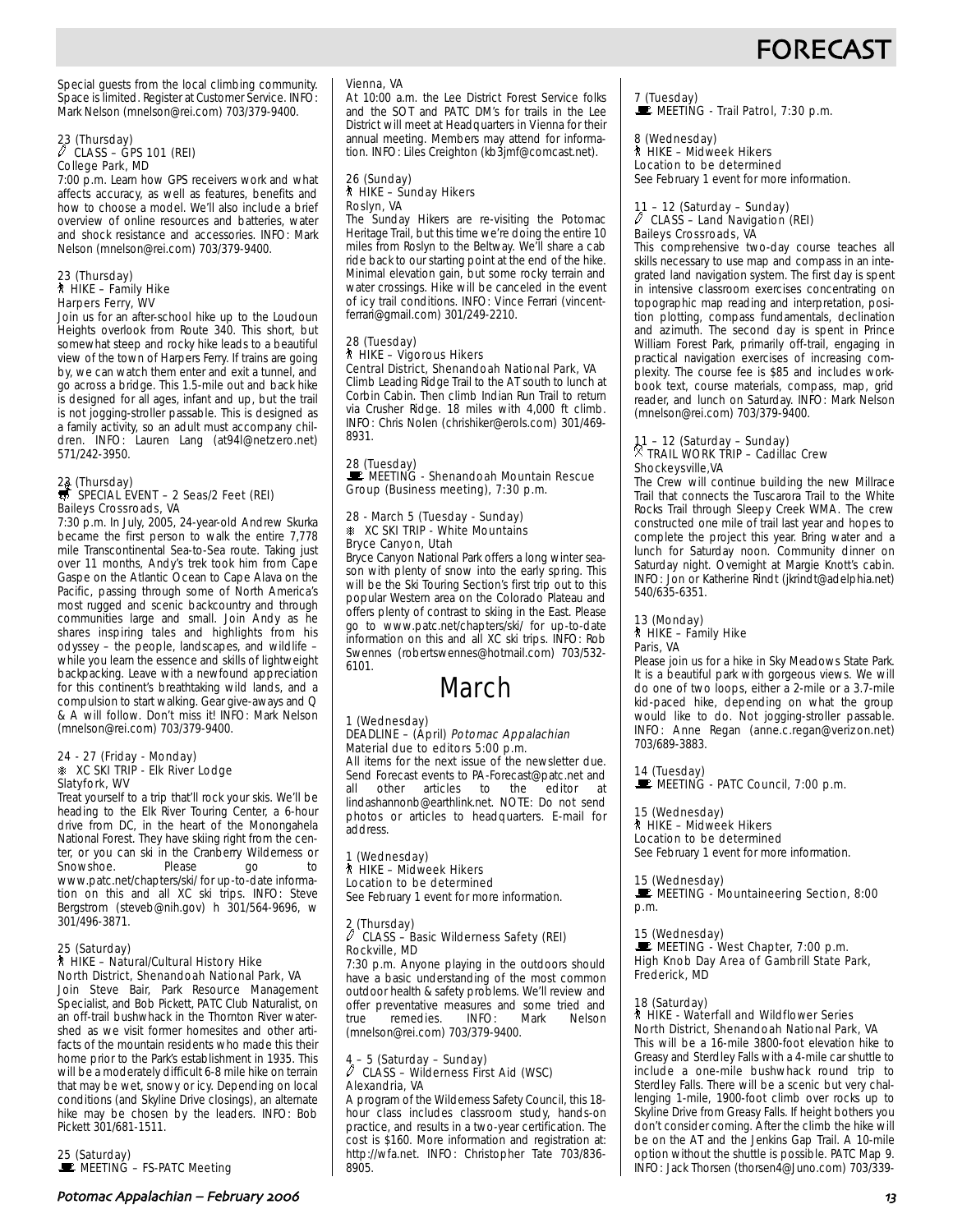# FORECAST

6716 or William Needham (Needham82@AOL.COM) 410/884-9127.

#### 18 (Saturday) ` HIKE – West Virginia Lost River, WV

Come discover another one of WV's secret places. We'll explore 11 miles worth of trails in the Trout Pond Recreation Area which borders the VA line. Moderate. Approximately 1100 foot elevation gain/loss. INFO: Susan Bly (sbly@shepherd.edu) 304/876-5177 (day) or 304/258-3319 (7:00 p.m. - 9:00 p.m.).

#### 19 (Sunday) ` HIKE – Sunday Hikers Appalachian Trail, MD

Spring is a great time to be out on the AT in Maryland, and we'll be covering about 12 miles of it, from I-70 to Gathland State Park. Approx. 1300 feet elevation gain. Volunteers to position cars at either end will be needed for this one-way hike. PATC Maps 5 and 6. INFO: Vince Ferrari (vincentferrari@gmail.com) 301/249-2210.

#### 22 (Wednesday) ` HIKE – Midweek Hikers Location to be determined

See February 1 event for more information.

#### 25 (Saturday) ` HIKE – Natural/Cultural History Hike

North District, Shenandoah National Park, VA Join Len Wheat, noted PATC author on Park cultural resources, and Bob Pickett, PATC Naturalist, on a 6- 8 mile bushwhacking adventure in the Frazier Hollow region of Shenandoah National Park. We will visit numerous home sites and cemeteries and talk about the lifestyles of the mountain residents that lived in these woods for over 150 years. Depending on local conditions (and Skyline Drive closings), an alternate hike may be chosen by the leaders. INFO: Bob Pickett 301/681-1511.

#### 25 – 26 (Saturday – Sunday) CLASS - Hike Leader Training Vienna, VA

This weekend course will be conducted at the PATC Headquarters building in Vienna and is designed to prepare you to lead hikes. The two-day course uses classroom and outdoor instruction to prepare participants with skills to lead safe and enjoyable hikes with minimal environmental impact. Topics covered include medical emergencies, personal equipment, Leave No Trace, leadership, planning, standard procedures and navigation. Scenario exercises will also be used emphasize hike leadership skills. Cost: \$20 for PATC members, \$35 for non-members. Registration: Send payments to PATC, HLT Course, 118 Park Street, SE, Vienna, VA 22180-4609. Pre-registration is required. See ad on page 5 of this issue for more information. INFO: Eric VanNortwick (TPHLT@patc.net) 571/264-9513.

#### 25 – 26 (Saturday – Sunday) **In SHELTER WORK TRIP-West Shelter Crew** Hancock, MD

Help the West Shelter Crew kick off our building season at the beautiful Ruth Morris/Vos Tract located right off of I-70 in West Virginia. We're in the early stages of constructing a brand new shelter for the Tuscarora Trail. After work we'll enjoy home-cooked meals and overnight at Little Orleans Cabin. INFO: Henry Horn (athike@aol.com) 301/498-8254

## 25 – 26 (Saturday – Sunday) . TRAIL WORK TRIP – Cadillac Crew Martinsburg, WV

The Crew started an emergency Tuscarora Trail relocation at the north end of Sleepy Creek WMA in November last year. The trail relocation must be complete by June this year to comply with a new property owner who wants the current trail off his property. This is a challenging project to build the trail through a steep rock field. Bring water and a lunch for Saturday noon. Community dinner on

Saturday night. Overnight location to be determined. INFO: Jon or Katherine Rindt (jkrindt@adelphia.net) 540/635-6351.

28 (Tuesday)<br>■ MEETING - Shenandoah Mountain Rescue Group (Business meeting), 7:30 p.m.

#### 29 (Wednesday)

` HIKE – Midweek Hikers

Location to be determined See February 1 event for more information. □





# **Seasonal Trail Crews A challenge, an opportunity.**

PATC fills six trail crews in Shenandoah National Park (SNP) and four (the Massarock Crew) in the Lee District of the Forest Service. These crews work with rangers to put in five days of trail work on major projects. The work is challenging but fun, trail-building skills learned are valuable, while the fellowship is priceless. Are you up to and would you like to be on a seasonal crew? If so, go to our Web site and send an application to Trail Coordinator Heidi Forrest. The dates are: SNP Southern District: May 1-5 (fourday crew to avoid conflict with Mother's Day) and Aug. 14-19; Central District: May 8-12 and Aug. 21-25; North District: May 16-19 and Aug. 28-Sept. 1; Massarock Crew: Jun. 4-9; Jun. 11-15; Sept. 10-15; and Sept. 17-22. ❏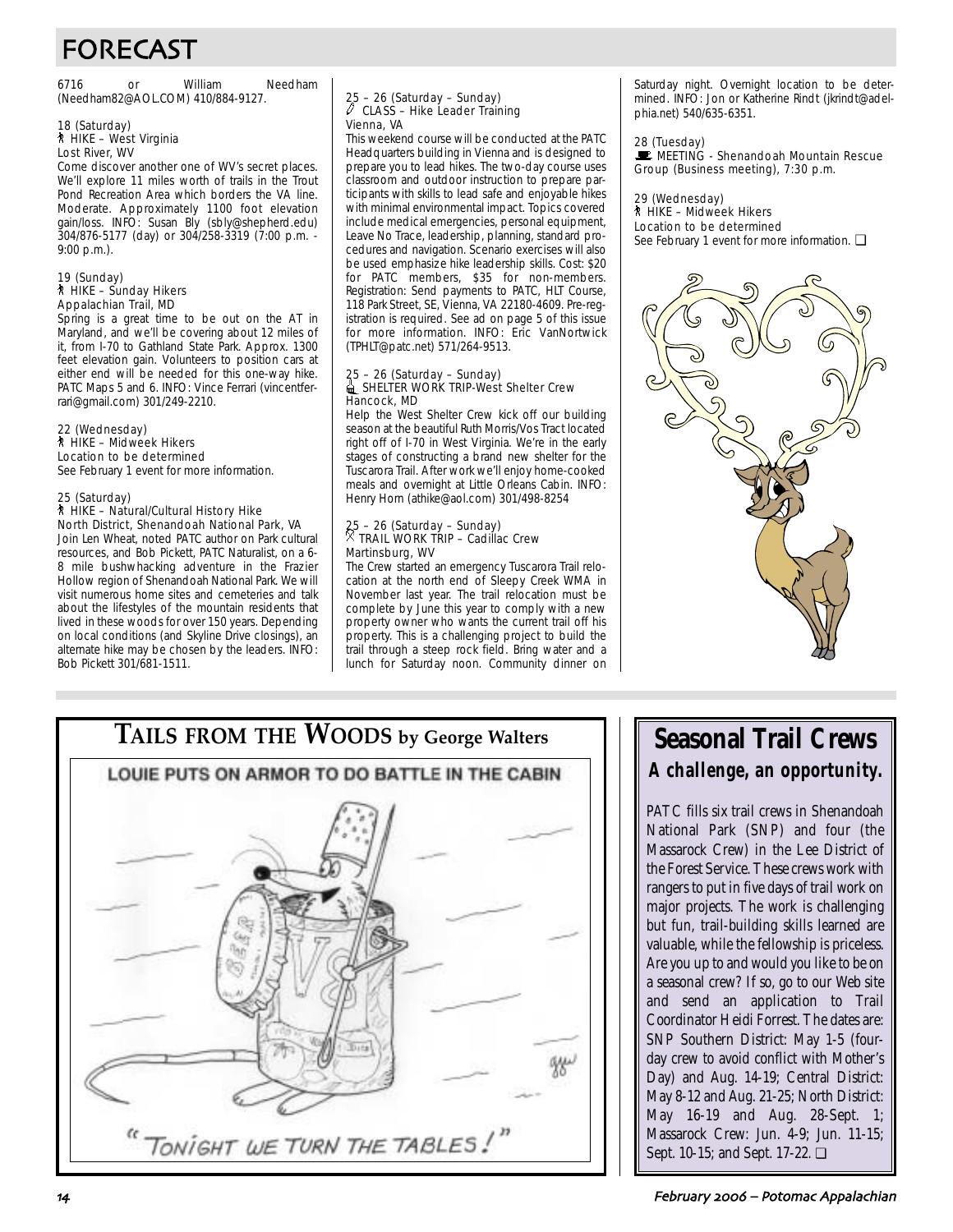# Bob Pickett's Appalachian Nature: Skunks

I admit it. Winter is not my favorite season<br>for hiking. There just isn't much happenadmit it. Winter is not my favorite season ing. Much of the flora and fauna of the forests is either gone, dormant, or dead. It's also cold, damp, and gets dark much too early. But, of course, each season has its unique conditions and events that can only be seen at that particular time of the year.

I love hiking in the snow, especially in a national park, where the more interesting mammals are likely to be found. I am always impressed by how many tracks one can find in SNP. Deer, of course, lead the list, along with the smaller rodents (squirrels, chipmunks, mice). Bobcats and fox are common, and the prints of coyotes are becoming more abundant. Even bear tracks can be found on many hikes. In our region, while most are sleeping in a dormant state under fallen tree stumps or hollow tree snags, quite a few will get out on fair weather days, while a few will remain active all winter long.

One track I look for in late February and March is that of our native striped skunk. The front tracks are 1" long and wide (hind feet 1.5" long and 1" wide) with five pointed toes on front and rear feet. The distance between sets of prints (stride) in this squatty, slow, flatfooted (plantigrade) creature, is only 4- 6". Although not always the case, if you see the four foot prints in a line diagonal to the direction of the path, you've got a skunk.

The limited breeding period is in February and early March. During this period, you will have a better-than-normal chance of finding tracks, or even the carnivore itself, especially if you are taking an evening hike on a snowcovered area under the light of a full moon. Skunks tend to be most active in the morning and evening (crepuscular), like deer, or, less commonly, nocturnal.

But that's not to say you can't find them in the daytime. I had the good fortune to come across a skunk a few years ago on the Nicholson Hollow Trail. It was one of the first warm days of the season in early March. The skunk was lying prostrate in the middle of the trail, with all four legs and tail flat and spread out on the ground! I presumed it was dead, but on closer inspection, I was somewhat startled when it suddenly got up and started to walk away! Two thoughts instantly came to mind. First, I had read that, if you can pick up a skunk by it's tail, it can't spray you. Second,



I realized here was probably the one chance in my lifetime to test that story. So, after stepping up and picking it up, I had my hiking companion, Kurt Rowan, take the picture you see above. My first attempt to scratch its head resulted in a three second flurry of teeth and claws. However, on my second attempt, a minute later, the skunk allowed me to pet it, which I continued to do for the next few minutes. Upon Kurt's inevitable question of 'What are you going to do with it now?' I figured that if the skunk could spray a distance of 15', I could throw it 16'! But, being the intrepid risk-taker that I am (did you say foolhardy?), I simply set him down on the ground and watched him waddle away.

Looking at the photo, you may notice two things. First, there's no white on the skunk's back; just two white areas on top of the head. The second thing you might notice is that my white spot of hair on my chin makes me match the skunk quite nicely.

Striped skunks have a quite variable fur, or pelage, usually consisting of two white stripes of varying lengths and widths, but can be one stripe, large or very small. Albinism is known to occur, but no melanistic, or all black, skunks. The black and white coloration, also found in porcupines, seems to be a "flag" that can be easily seen, both day and night, warning potential predators to avoid confrontation.

The winter activity level of the skunk coincides with the prevailing weather. In our region, they will remain underground for a week or two in extreme weather conditions. In more northern climes, a skunk can spend long periods of winter in its den (from three weeks to 100 days in Canada), living off its fall-accumulated brown fat (fat can make up 30-50 percent of total weight in late fall). They are known to share winter burrows (but separate chambers) with opossums, woodchucks, and cottontail rabbits and other skunks. Some authors say they actually will curl up together to share warmth.

Females may den together in winter with one or two males in the northern limits of their range, but the males are more apt to be solitary in this Appalachian study area. A record of 20 skunks (19 females and one male!) has been observed in one winter den. Usually the average is one adult male and six females per den.

Skunks are the ultimate omnivore. Eating grubs, bees, and plants in summer, their winter diet is more focused on small rodents. They have even been known to prey on cats!

Despite the protection afforded by their famous musk glands, skunks are preyed upon by great-horned owls, who, although having terrific hearing and sight senses, suffer a bit in the olfactory sense. In fact, it has been record-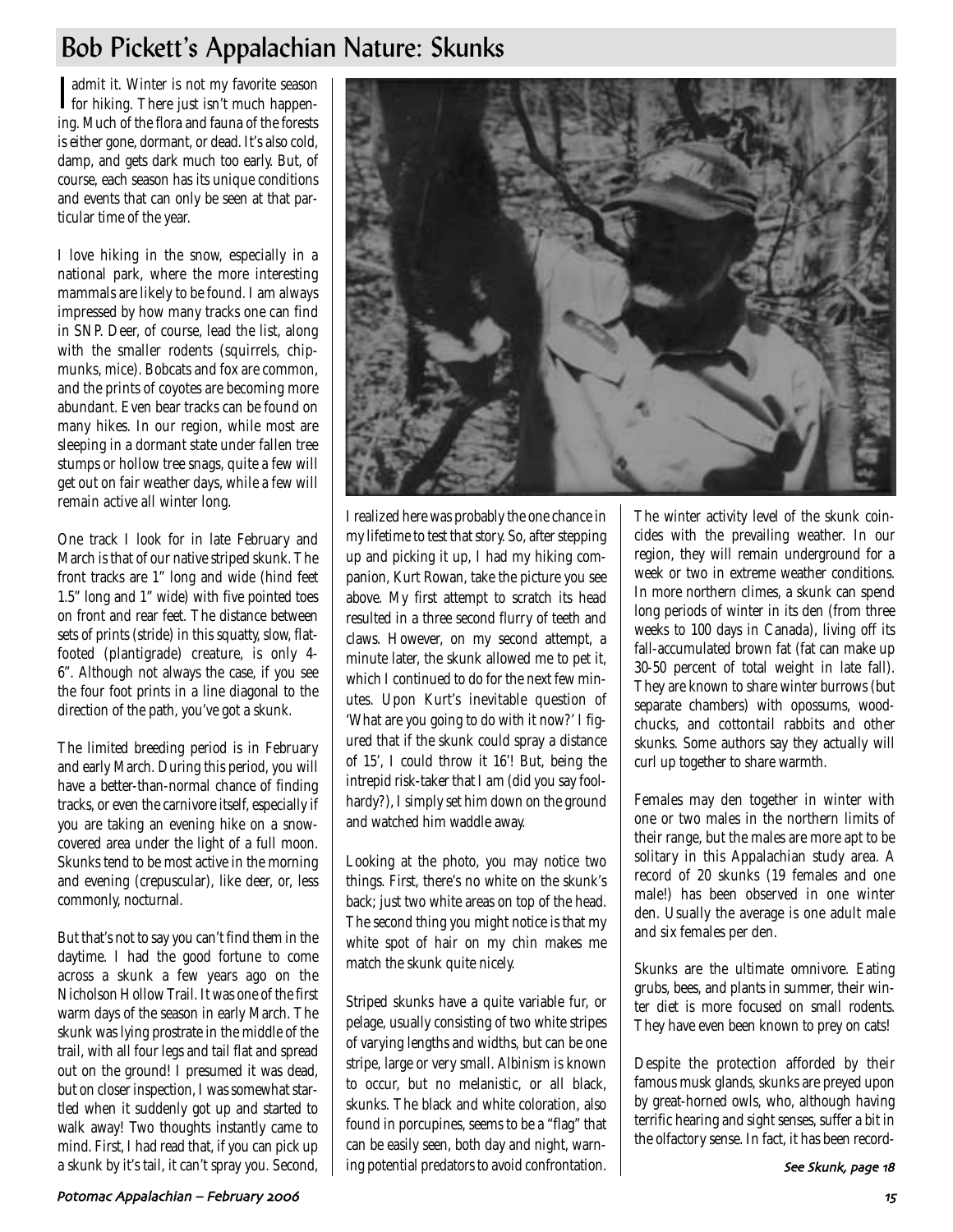# TRAILHEAD

Three snow/sleet/ice events in early<br>December made a slow month for trail work even slower. Trails were covered in ice for a number of days, and Skyline Drive was closed for most of the month. With this "off duty" time, trail crews and overseers alike began thinking about the opportunities and challenges the coming season will present.

## **Reminders From the SOT**

PATC provides six five-day crews to SNP and four five-day crews to the FS. Don't miss the opportunity to have a lot of fun and work hard with amazing people, and learn a lot. See the Web site for applications.

PATC also has nine district crews plus the Cadillac and Acme Treadway crews. These talented woodsmen work for a day or a weekend. Join them to meet and greet with the elite, while you learn trail work and how to have a good time. See crew schedules in Trailhead and the work trip schedule in the *PA*.

Now is the time to sharpen and fix tools, physically prepare bodies, and wish longingly for winter to go away so trail work can be done in comfort. As always, early spring is the time to assess each trail section to determine damage over the winter. In particular, reports showed that blazes in some areas needed touching up, so please check each trail segment. Overseers, man your McLeods! Forward into the New Year!



Dan Dueweke rests his pruning saw on a chestnut oak

## **Icy Trails No Problem**

Skyline Drive was closed and, following December's ice storm, it was too slippery to walk up the AT. What's an overseer to do? Dan Dueweke and Patrick Wilson cinched up their crampons, left their cars at Panorama, and headed into the park with primitive tools where numerous blowdowns awaited them in the Hazel country wilderness. Carrying a crosscut saw and an axe, respectively, they ventured down Hazel Mountain Trail and soon found that the late morning sun had

**Trail Leadership Team Meetings 6:00 p.m. at Club Headquarters:** March 22 (Spring) September 20 (Fall) **2006 Trails Schedule**

**Forest Service-PATC meeting 10:00 a.m. at Club headquarters** February 25

**Seasonal Crews Weeks: SNP Southern District at Schairer Trail Center** May 1-5 (4 day week) August 14-19 **SNP Central District at Pinnacles** May 8-12 August 21-25 **SNP North District at Pinnacles** May 16-19 August 28 - September 1

**Massarock Crew on Massanutten Mountain** June 11-9 June 11-15 September 10-15 September 17-22 **ATC Mid-Atlantic Crew at Pinnacles:** September 28 - October 2

**SNP Trail Workshops:** June 3-4 – SNP Central District at **Pinnacles** September 16-17 – SNP North District at Mathews Arm Campground

## **Chainsaw Certification Classes:**

April 22-23 at Pinnacles November 4-5 at Greenbrier State Park, MD made the icy crust most walkable, and the calm air was perfect for sawing and chopping.

About an hour down the trail it became obvious that they had Hazel country to themselves, and for a moment they felt sorry for all the day hikers who'd let the drive closure scare them off. Then it was back to work with renewed vigor and an acknowledgment that the short daylight of mid-December would limit their progress.

Walking out at an early twilight, Dan and Patrick stopped in at the Burger Barn in Sperryville for their famous Kobe beef burger and discovered with joy and wonder that the establishment had added a taproom to the restaurant, and that fresh Dominion Oak Barrell Stout was available by the pint. Oh Glory! As if the day couldn't get any better!

## **New DM for D.C. Trails**

Mark Anderson, after nine years as the Rock Creek Park district manager, is turning over the reins of PATC's volunteer efforts on Washington, D.C., trails to Alex Sanders, an active overseer on Virginia's Potomac Heritage Trail. Mark and Alex will work together through the transition prior to Rock Creek Park's active work trip season, which runs from April to November. Prior to taking on the Rock Creek district manager job, Alex was active on the PHT, where among other things he has battled with invasive species as

See Trailhead, page 17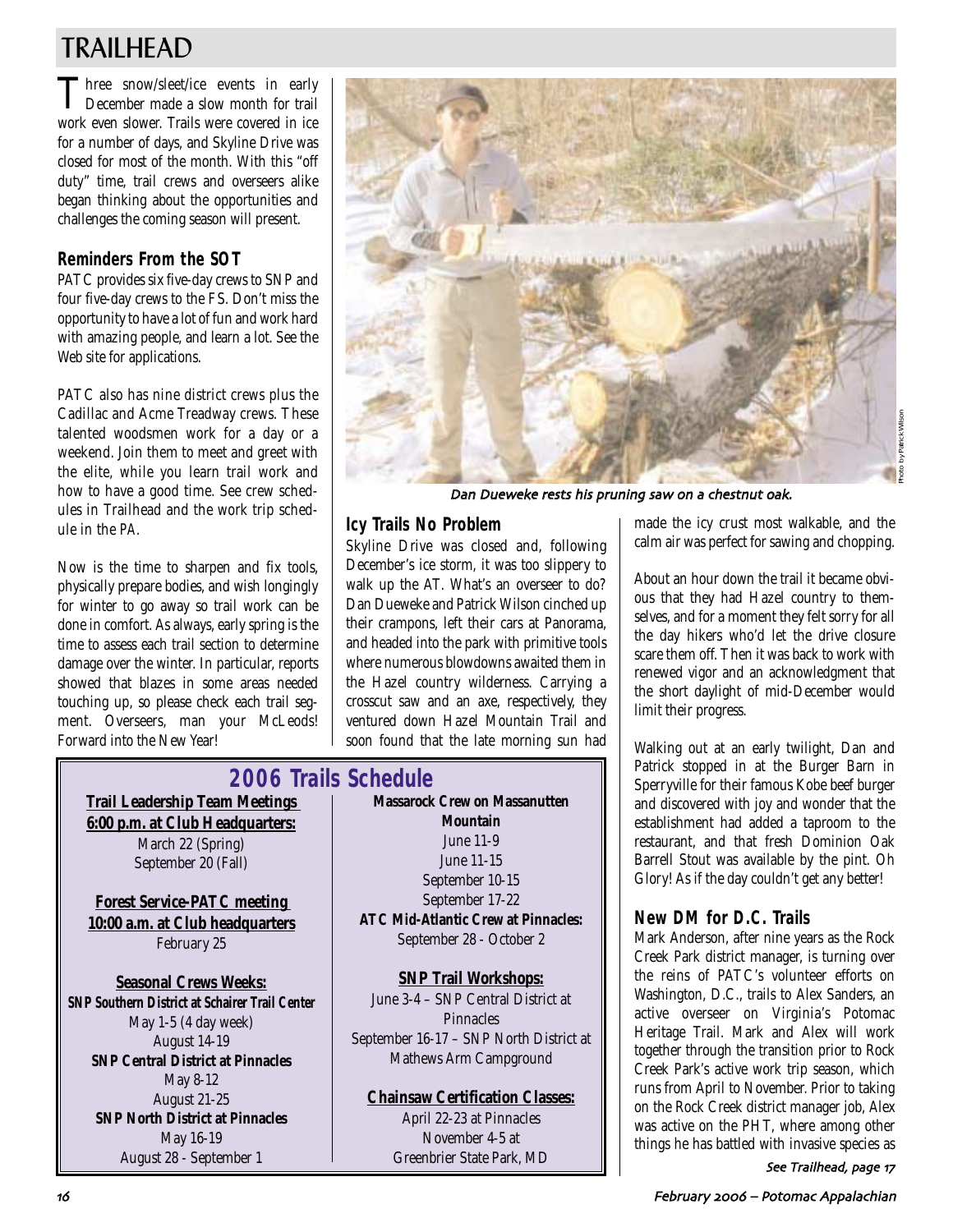#### Trailhead, from page 16

part of PATC's effort to revive the PHT along the Virginia shore of the Potomac River.

Alex will continue to oversee his PHT section, and Mark will continue to oversee a three-trail loop in Rock Creek Park that he and his wife have overseen for several years while attending an occasional work trip. Mark will also spend some of his new free time working on and writing about the many new trails in the Canaan Valley area of West Virginia.

PATC is very lucky in Rock Creek Park to work in tandem with ranger Ken Ferebee, who runs all the work trips in the park and works actively with the PATC's district manager in maintaining the roughly 25 miles of foot trails in Rock Creek Park and adjacent national park areas. Mark's work in Rock Creek has brought him great appreciation for Rock Creek Park, which he considers one of the region's greatest outdoor resources. With mature second-growth and small pockets of oldergrowth trees, the park is an amazing place to visit during the fall foliage season and any other time of year.

## **Stonewall Brigade Looking Forward to 2006**

Great North Mountain trail activities have wound down for the winter with the onset of hunting seasons and inclement weather. Trail overseers and other volunteers are looking forward to the resumption of monthly Stonewall Brigade volunteer trail crew trips in March or April 2006, on the third Saturdays of the month. Keep an eye on the *PA* calendar as spring approaches!

Please send any interesting tale, technical advice, individual or group accomplishments, and trail maintenance questions to Trailhead, c/o Jon Rindt, 621 Skyline Forest Drive, Front Royal, VA 22630 or to jkrindt@adelphia.net. ❏



Simonds and Tuatahi visit Hazel Mountain: Tuatahi is a New Zealand firm that makes competition racing axes. They come with a six-pound head and a 30" handle. Patrick hones a microbevel on his that will really dry-shave your, er, bark. It's not a tool for the faint of heart or the average firewood splitter though as it is seriously HEAVY. The axe costs about (#### or about as much as a decent chainsaw Makes for interesting trail clearing when a wood chip the size of a dinner plate comes flying out of a seasoned red oak



Dan Simonds and Patrick Tuatahi skated down the Hazel Mountain Trail, dismissing blowdowns along the way. Braving frozen wood, Tuatahi steel persevered. This monster axe was swung throughout the day by Mr. Patrick Wilson, pictured above. After the mini-challenge, the mini-crew revived at the Burger Barn in Sperryville (Old Dominion Oak Barrell Stout on tap)

## **PATC 2006 Headquarters Closing Dates**

| New Year's Day Mon., Jan 2                       |
|--------------------------------------------------|
| Martin Luther King Jr. Day Mon., Jan. 16         |
| Presidents Day Mon., Feb. 20                     |
| Memorial Day Mon., May 29                        |
| Independence Day Tues., July 4                   |
| Labor Day Mon., Sept. 4                          |
|                                                  |
| Vienna Halloween Parade Wed., Oct. 25            |
| Veterans Day  Fri., Nov. 10                      |
| Thanksgiving Holiday Thurs. & Fri., Nov. 23 & 24 |
| Christmas/Winter Break                           |
|                                                  |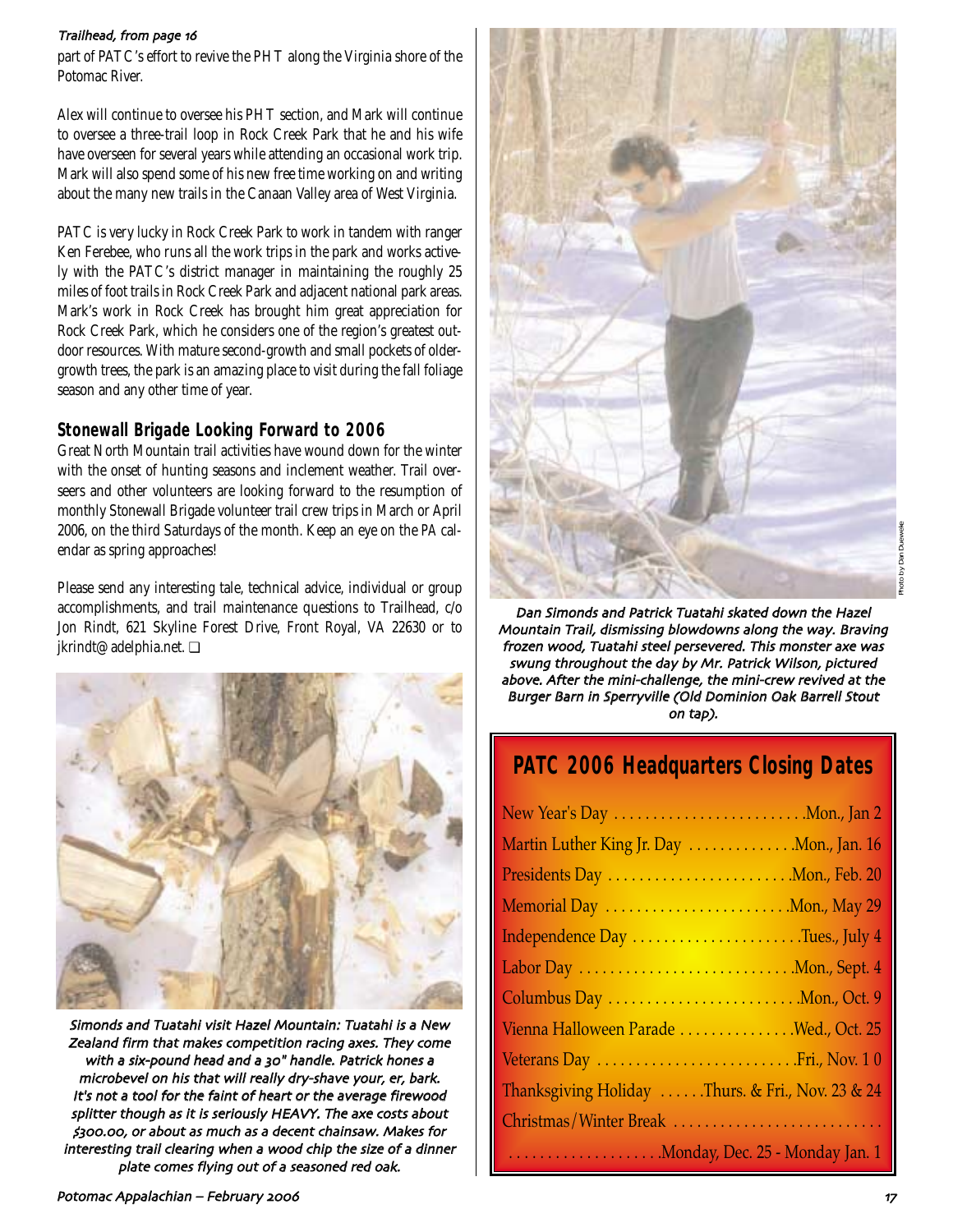#### Skunk, from page 15

ed by researchers that practically all greathorned owls in the skunk's range smell of skunks, one of its main prey items. One owl nest had 57 skunk carcasses beneath it.

Speaking of its musk, did you know it is used as a perfume base (once the odor is removed)? The refined fluid has a great capacity to fix and retain aromas. The active ingredient is a sulphide called butylmercaptan.

Skunks make good pets if surgically descented by removal of the scent glands. In fact, skunks were popular as pets in the early 1900s, but sold under the name of "sachet kittens." Today, they are illegal in most states as pets, due to their susceptibility of transmitting rabies. About 50 percent of all confirmed cases of rabies in humans comes from skunks (the leading carrier in the United States, ahead of raccoons). Rabies found in skunks can be either the "furious" kind or the "dumb" kind, normally associated with bat rabies.

There are two skunk species in our Appalachian region. Besides the striped skunk, the spotted skunk is a southern Appalachian species, found as far north as the Big Meadows Swamp in SNP. They are the most primitive members of the carnivore order. ❏

#### Signature, from page 4

upon a Crown of the Head, it comforts the brain and head mightily." In modern parlance this might be to go soak your head in a wine vat full of walnuts.

Over time, general rules were established that provided a sort of field guide to the neophyte herbalist. Red and bitter indicated that a plant was good for the blood and the heart, yellow and sweet was good for the spleen and as a treatment for jaundice (jaune is French for yellow – the color of the skin and eyes when bile builds up in the blood), and black and salty was good for the lungs. Since it was believed by some that all things had a signature, the search for that sign eventually went beyond color and obvious external features to extend to the overall taxonomy of the plant. For example, the segmented, ivory-colored rhizome (horizontal underground stem) of the cutleaf toothwort has tooth-like knobs along its length, an obvious signature for a toothache (wort is derived from the Old English wyrt, meaning root, its use evolving into a general suffix for any medicinal). The liverwort or hepatica (from the Greek hepar meaning liver) has three-lobed leaves that turn liver-colored in the fall (the flower ranges in color from lavender to blue) and was hence used to treat liver disorders. The maidenhair fern has fine, "maiden-like" hairs on its roots, an obvious sign for a baldness medication, or, as evinced by John Gerard, another 17th century English herbalist, "… it maketh the haire of the head and the beard to grow that is fallen and pulled off."

The healing power of natural plants is the purview of the modern herbalist, though the field lacks credence due to a paucity of rigorous scientific testing. However, there is compelling evidence that many plants are viable medicines, as ancient cultures were able to treat disease with apparent efficacy. Ginseng is a case in point. It has been used as an herbal tonic in China for millennia to treat a variety of mental and physical disorders. Human trials have been conducted that demonstrate its effectiveness in promoting antibodies in the blood that destroy invading microorganisms. It should be noted that there is some hyperbole in its healing properties; ginseng has been extolled as the panacean pharmaceutical for everything from deficient sexuality to a lack of vigor. Although the U. S. Food and Drug Administration lists ginseng only as a "generally recognized and safe food (GRAS)," it is regularly consumed by about 6 million Americans for its alleged curative powers. What is interesting from the Doctrine of Signatures standpoint is that ginseng is derived from the Chinese jen-shen, which means image of man. This is because ginseng has a homomorphic root, its wrinkled stubs calling to mind the arms and legs of the human body. So, maybe there is something to the doctrine after all. Now, all we have to figure out is what a watermelon looks like. ❏

*—William Needham*

## POTOMAC APPALACHIAN

(UPS-440-280) ©2006, Potomac Appalachian Trail Club, Inc.

Published monthly by the Potomac Appalachian Trail Club, 118 Park Street, S.E., Vienna, VA 22180.

Periodical class postage paid at Vienna, VA. Postmaster: send address changes to: Potomac Appalachian Trail Club, 118 Park Street, S.E., Vienna, VA 22180

Subscription: (Free with PATC membership) \$6.00 annually; \$.70 single copies.

## Volunteers Appointed *Corridor Monitors Appointed in 2005*

## *District Managers Appointed in December*

Alex Sanders . . . . . . . . . . . . . . . . . . . . . . . . . . . . . . . . . . . .DC Metro District Bill Gallagher . . . . . . . . . . . . . . . . . .Co-Overseer, SNP Appalachian Trail – South

## *Trail Overseers Appointed in December*

| Tom Johnson Co-Overseer, Tuscarora Trail - Yellow Springs to Capon Springs Road |  |  |  |  |  |
|---------------------------------------------------------------------------------|--|--|--|--|--|
| Greg Hubley Co-Overseer, Appalachian Trail - VA 638 to the Denton Shelter       |  |  |  |  |  |
| Oliver Pierson Co-Overseer, Appalachian Trail – Beahms Gap Pass Mt. Hut Trail   |  |  |  |  |  |
| Jonathan Co-Overseers, Western Ridge Trail - Military Rd. to Boundary Bridge    |  |  |  |  |  |
| and Judy Knight                                                                 |  |  |  |  |  |
| <b>DI ATHLIJIC CO. ITHOUTH IN THE</b>                                           |  |  |  |  |  |

Don Looney & Elizabeth McGowen . . .Co-Overseers, Whittier, Holly, and Pine Trails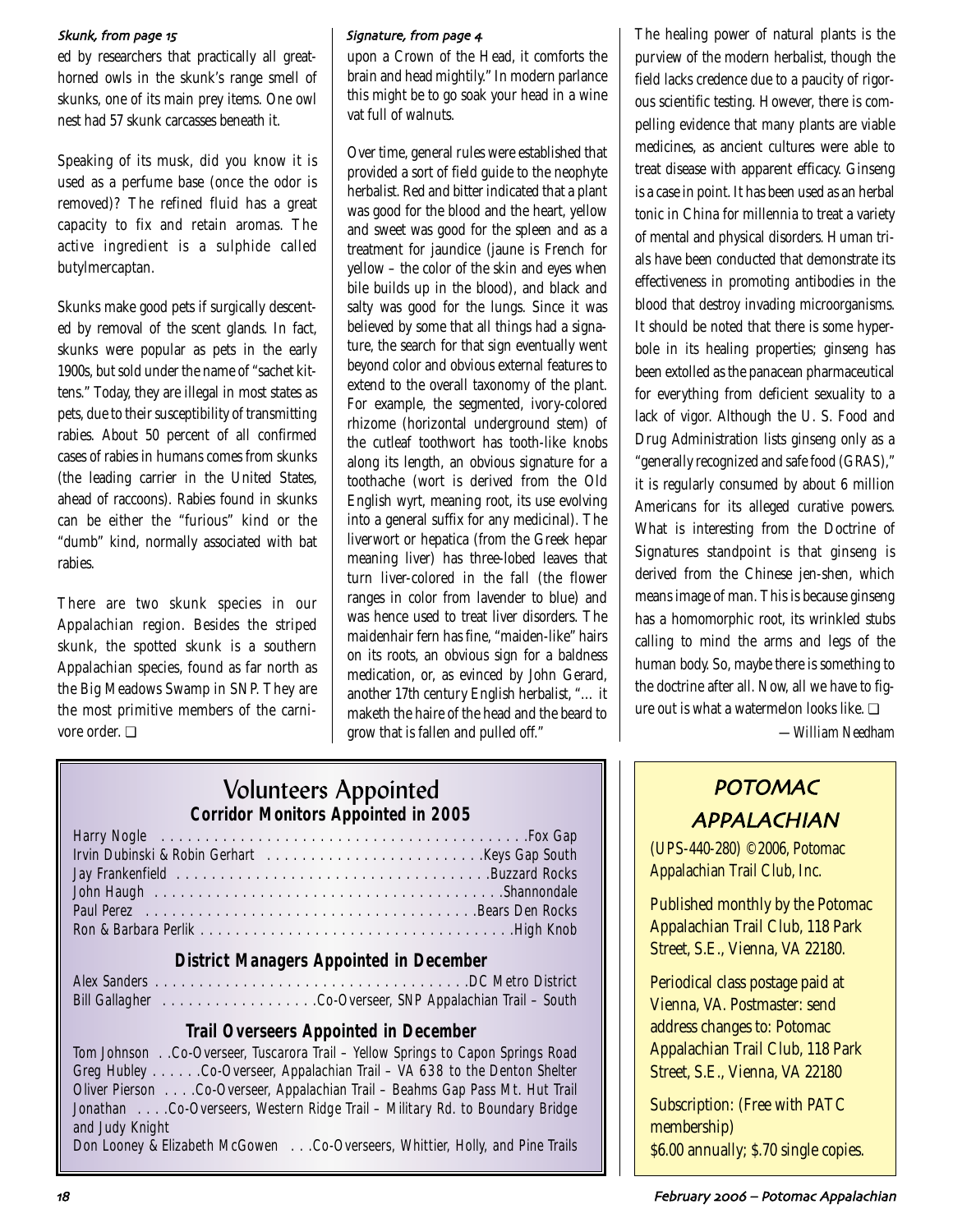# VOLUNTEER OPPORTUNITIES

## **Create PATC's New Web Site!**

PATC's Web site is "ancient" and needs a facelift. Web Designer is wanted to lead significant effort in 2006 to bring PATC's online presence into the 21st century. Commitment – at least 4 hours per week. For more information contact Steve Sharp, IT Committee Chair, at SteveITPlanning@comcast.net.

## **PATC Tract Managers Needed**

Volunteers needed to manage PATC-owned Lands. Several locations available. Properties are up and down the AT in Virginia and Maryland and along the Tuscarora In Virginia, West Virginia, and Pennsylvania. If interested please contact Chris Mangold at 301/898-7979 or e-mail at csm5749@yahoo.com.

## **Who's Minding the Store? You Can!!!**

PATC is looking for a new Chair of the Sales Committee. Duties would include: advise and supervise paid and volunteer sales staff, help with inventory of all PATC publications, establish sales policy and publication pricing, work closely with publications and maps committees to target future updates and publications. Anyone interested in this position please contact: Lee Sheaffer, Vice President-Volunteerism (thumpers@visuallink.com) 540/955-0736.

## TRAIL OVERSEER DISCOUNTS

PATC OVERSEERS GET DIS-COUNTS from the following merchants who support our volunteer programs: Blue Ridge Mountain Sports (Charlottesville, Tidewater) – 20%, Hudson Trail Outfitters (Metro D.C.) – 20%, The Trail House (Frederick, Md.) – 15%, Casual Adventures (Arlington, Va.) – 10%, Campmor (mail order via PATC HQ) – 10%, Weasel Creek Outfitters in Front Royal – 10%, The Outfitter at Harpers Ferry – 15%, and the sole source (Harrisonburg) – 10%. Check the back page of the PA for the latest trail, cabin, and shelter overseer opportunities. All PATC members receive a 10% discount from Blue Ridge Mountain Sports and Ranger Surplus (excludes BSA merchandise). Be sure to have your membership ID or overseer ID ready when you shop.

FOR SALE: Mamiya 35mm camera lenses, attachments and filters. \$50 obo. Contact Susan Bly at sbly@shepherd.edu or 304/876/5177.

## FOUND: MOTOROLA RADIO.

I found a Motorola radio on the Hannah Run Trail on Jan. 7. Please contact Jack (thorsen4@juno.com) 703/330-6717.





Notices are published free of charge for PATC members only. PATC cannot vouch for any of the advertised items. No commercial advertisement or personal notices unrelated to hiking will be accepted. Deadline for inclusion is the first day of the month preceding issuance of the newsletter. Notices will be run for three months, at the discretion of the editor, unless we are otherwise advised. ❏

# HIKING PARTNERSHIPS

WANTED: HIKING PARTNER. I live in the Baltimore area, retired school teacher and seeking a hiking partner(s) to share in car shuttle for section hiking the southern half of the AT. The outing could be up to 10 days at a time. Contact: Ron Bungay (ronbungay@ comcast.net) or 410/242-4592

HIKING ENTHUSIAST SOUGHT for role as Scoutmaster of outdoorsfocused Boy Scout Troop 97 in Silver Spring, Md. More info? Contact Jim Van Cott: (301/565-0486) CJPAVC@yahoo.com.

WANTED: HIKING/CAMPING PARTNER: I live in Gaithersburg, Md., and am looking for hiking and camping buddies within 120 miles of the DC area. I am 29 and willing to hike/camp anywhere. I also have a dual propane stove that I am giving away. Any takers? Contact Jeffrey Scott (knight\_1\_nu@yahoo.com) 301/466-3373.